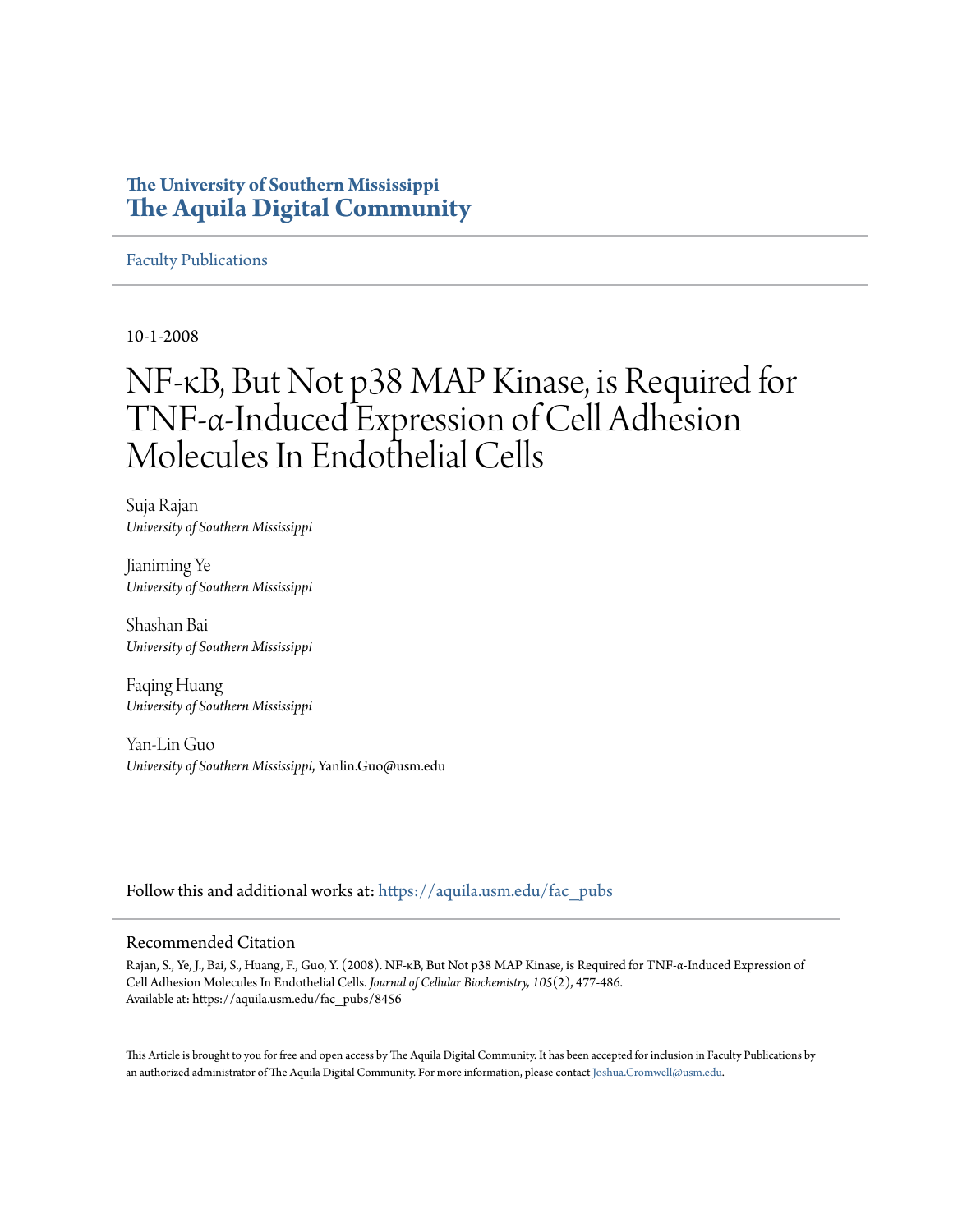

## **HHS Public Access**

Author manuscript *J Cell Biochem*. Author manuscript; available in PMC 2015 May 06.

Published in final edited form as:

*J Cell Biochem*. 2008 October 1; 105(2): 477–486. doi:10.1002/jcb.21845.

## **NF-**κ**B, but not p38 MAP Kinase, Is Required for TNF-**α**–induced Expression of Cell Adhesion Molecules in Endothelial Cells**

**Suja Rajan**1, **Jianming Ye**1, **Shanshan Bai**1, **Faqing Huang**2, and **Yan-Lin Guo**1,\*

<sup>1</sup>Department of Biological Sciences, The University of Southern Mississippi, Hattiesburg, MS 39406

<sup>2</sup>Department of Chemistry and Biochemistry, The University of Southern Mississippi, Hattiesburg, MS 39406

## **Abstract**

In response to inflammation stimuli, tumor necrosis factor-α (TNF-α) induces expression of cell adhesion molecules (CAMs) in endothelial cells (ECs). Studies have suggested that the nuclear factor- $\kappa$ B (NF- $\kappa$ B) and the p38 MAP kinase (p38) signaling pathways play central roles in this process, but conflicting results have been reported. The objective of this study is to determine the relative contributions of the two pathways to the effect of TNF-α. Our initial data indicated that blockade of p38 activity by chemical inhibitor SB203580 (SB) at 10 μM moderately inhibited TNF-α-induced expression of three types of CAMs; ICAM-1, VCAM-1 and E-selectin, indicating that p38 may be involved in the process. However, subsequent analysis revealed that neither 1 μM SB that could completely inhibit p38 nor specific knockdown of p38α and p38β with small interference RNA (siRNA) had an apparent effect, indicating that p38 activity is not essential for TNF-α-induced CAMs. The most definitive evidence to support this conclusion was from the experiments using cells differentiated from p38α knockout embryonic stem cells. We could show that deletion of p38α gene did not affect TNF-α–induced ICAM-1 and VCAM-1 expression when compared with wild type cells. We further demonstrated that inhibition of NF-κB completely blocked TNF-α-induced expression of ICAM-1, VCAM-1 and E-selectin. Taken together, our results clearly demonstrate that NF-κB, but not p38, is critical for TNF-α-induced CAM expression. The inhibition of SB at 10  $\mu$ M on TNF- $\alpha$ -induced ICAM-1, VCAM-1 and E-selectin is likely due to the nonspecific effect of SB.

#### **Keywords**

NF-κB; p38 MAP kinase; TNF-α; cell adhesion molecules; endothelial cells

## **INTRODUCTION**

Tumor necrosis factor-α (TNF-α) is a pleiotropic cytokine produced by many types of cells and was originally identified on the basis of its ability to cause necrosis in certain cells. It is now known that TNF-α can elicit a wide range of pathological-physiological responses

<sup>\*</sup>**Corresponding To:** Yan-Lin Guo, Ph.D., Department of Biological Sciences, The University of Southern Mississippi, 118 College Drive # 5018, Hattiesburg, MS 39406, Tel; (601) 266-6018; Fax: (601) 266-5797; yanlin.guo@usm.edu.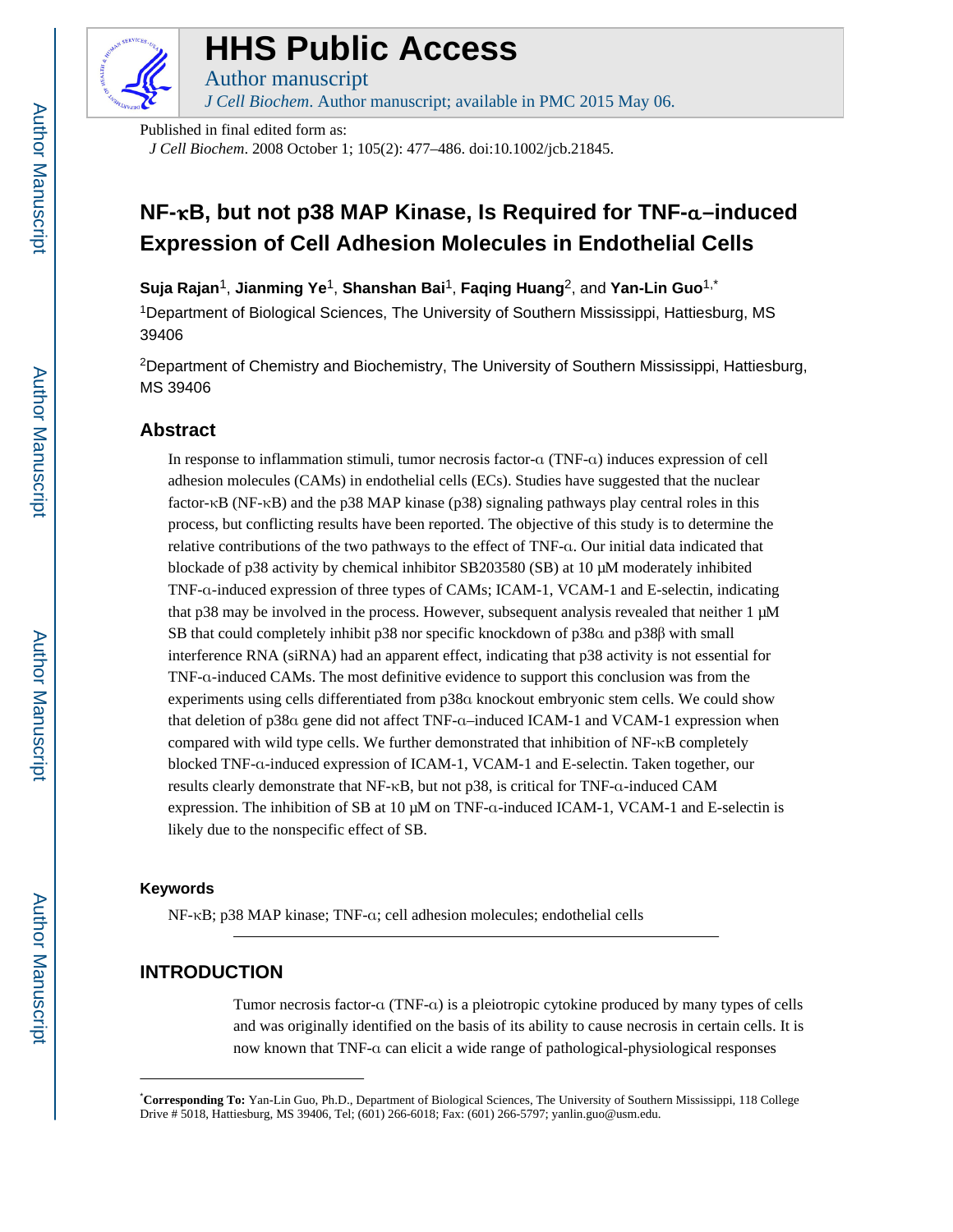including inflammation, cell proliferation and differentiation, in addition to its ability to induce cell death [Beyaert and Fiers, 1994]. The pleiotropic effect of TNF-α is due to the fact that it activates multiple signaling pathways in different cells, which independently or coordinately regulates various cellular processes [Gaur and Aggarwal, 2003]. The wide variety of TNF-α elicited responses depends on cell types and their physiological states. Therefore, the signaling pathways that mediate the effects of TNF-α in different cells require specific investigation.

Endothelial cells (ECs) form the barrier between the blood and surrounding tissues. Under normal conditions, ECs maintain blood stream that allows the continuous flow of plasma and blood cells. During inflammation, ECs become activated and participate in inflammatory responses through the expression of pro-inflammation genes, including cytokines, chemokines and growth factors [May and Ghosh, 1998]. Among a wide variety of molecules induced, TNF-α elicits rapid expression of cell adhesion molecules (CAMs) at the surface of endothelium, such as E-selectin, vascular cell adhesion molecule-1 (VCAM-1), and intercellular cell adhesion molecule-1 (ICAM-1). These molecules mediate transmigration of leukocytes from blood stream to the underlying inflammatory tissues. Depending on the anatomical locations and developmental stages of the vasculatures, the expression of CAMs in different types of ECs may vary [Aird, 2007]. For instance, Eselectin is expressed in most types of ECs in response to cytokines, but it is not inducible in embryonic endothelium [Milstone et al., 2000]. ICAM-1 can be induced in lung, kidney, liver, and heart, whereas VCAM-1 is also induced in these organs except in lung [Aird, 2007]. While these differences are well recognized among ECs of different origins, the vast majority of in vitro experiments use human umbilical vein ECs (HUVECs) and human microvascular ECs (HMVECs) since they are easy to obtain and to maintain in culture. As a result, our knowledge of the signaling pathways that regulate CAM expression at the cellular level is primarily derived from HUVECs, and to a lesser extent, HMVECs [Aird, 2007]. Even in these cells, the precise regulatory mechanisms are not well understood.

TNF-α activates several intracellular signaling pathways, of which the nuclear factor-κB (NF-κB) and the p38 MAP kinase (p38) pathways are the most studied [Gaur and Aggarwal, 2003]. NF-κB is a transcription factor that resides in the cytoplasm of unstimulated cells in an inactive form through its association with the inhibitory protein inhibitor- $\kappa$ B (I- $\kappa$ B). Cell stimulation by TNF-α triggers degradation of I-κB through proteolysis, which allows the translocation of NF-κB from cytoplasm to the nucleus where it activates gene transcription [May and Ghosh, 1998; Gaur and Aggarwal, 2003]. The members of p38 family, consisting of p38α, p38β, p38γ and p38δ, regulate diverse cellular functions by phosphorylating transcription factors, such as AP-1, ATF-2 and CREB or other enzymes [Ono and Han, 2000]. p38α is widely expressed in most cell types and is the first isoform discovered for its role in endotoxin-induced inflammatory response and osmotic shock [Lee et al., 1994; Ono and Han, 2000]. In many cells, TNF-α simultaneously activates NF-κB and p38, which may independently or synergistically regulate the effect of TNF-α [Baud and Karin, 2001; Grivennikov et al., 2006], but the detailed mechanisms of their action and the relative contributions are not well understood. In the case of TNF-α-induced CAMs in ECs, a pivotal role for NF-κB has been convincingly demonstrated [Denk et al., 2001], but the involvement of the p38 pathway is controversial. For instance, it has been shown that TNF-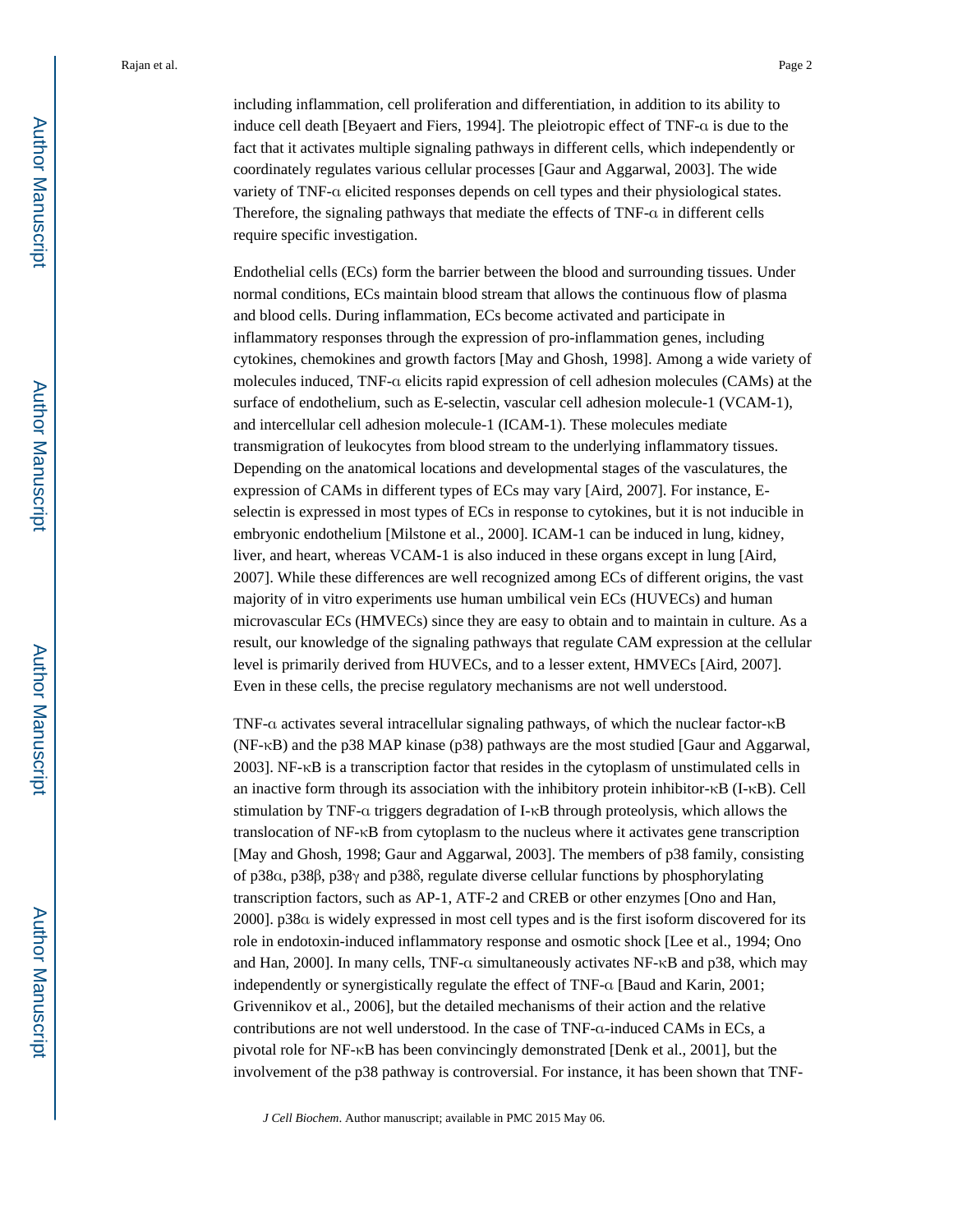α-induced ICAM-1 was inhibited by p38 inhibitors in HUVECs [Ju et al., 2003; Westra et al., 2005], but other reports suggested that similar treatments showed no effect [Goebeler et al., 1999; Pietersma et al., 1997; Zhou et al., 2007]. Likewise, studies by Fitau et al. [Fitau et al., 2006] and by Zhou et al.[Zhou et al., 2007] showed that p38 inhibitors did not affect TNF-α-induced VCAM-1, but other investigators reported otherwise [Ju et al., 2003; Lin et al., 2005; Pietersma et al., 1997]. Similar confusions have been reported for E-selectin [Read et al., 1997; Laferriere et al., 2001; Kuldo et al., 2005; Westra et al., 2005]. In epithelial cells, using an I-κBα negative mutant and SB inhibitors, Holden et al. [Holden et al., 2004] convincingly demonstrated that TNF-α-induced ICAM-1 expression was highly NF-κBdependent but p38-independent in A549 epithelial cell line. Whereas, in the same cells, Clarke et al.[Clarke et al., 2007] reported that TNF-α-induced ICAM-1 and VCAM-1 expression was significantly down-regulated by siRNA knockdown of p38 or by SB203580 inhibitors. Apparently, the same controversy regarding the role of p38 in TNF-α-induced CAMs reported in ECs also exists in epithelial cells.

Many of the aforementioned studies utilized pharmacological inhibitors of the p38 pathway. The most widely used in the literature are pyridinyl imidazole derivatives including SB203580 (SB), which effectively inhibits p38α and p38β, but not p38γ and p38δ [Gum et al., 1998; Cuenda et al., 1995]. However, non-specific effects of SB to several other kinases have been reported [Coffey et al., 2002; Lali et al., 2000; Davies et al., 2000], which likely contributed to the above-described discrepancies in different studies. Therefore, an accurate assessment of the relative contributions of NF-κB and p38 to TNF-α-induced gene expression is not only important for understanding their cellular function, but also critical for the development of therapeutic drugs based on NF-κB and p38 inhibitors [Zhang et al., 2007; Karin, 2005]. Using small interference RNA (siRNA) in combination with inhibitors, we demonstrated that TNF-α-induced expression of CAMs did not require p38 activity. This conclusion was further confirmed in cells that were differentiated from p38α knockout embryonic stem cells in which p38α expression is completely eliminated at the gene level. Our data further revealed that NF-κB inhibitors blocked TNF-α-induced expression of VCAM-1, ICAM-1, and E-selectin under the conditions where p38 was actually activated. This interesting result is unexpected but further supports the conclusion that p38 is not required for TNF-α-induced VCAM-1, ICAM-1, and E-selectin expression whereas the activation of NF-κB is essential and sufficient for mediating the effect of TNF-α.

## **MATERIALS AND METHODS**

#### **Endothelial Cell Culture and Cell Treatment**

Human umbilical vein ECs (HUVECs) and culture media were purchased from Clonetics. Cells were maintained in endothelial growth medium-2 (EGM-2) containing 5% fetal calf serum (FCS) at 37 °C in a humidified incubator (5% CO2, 95% air) as previously described [Yang et al., 2004]. Cells from three to eight passages were used. For experiments, EGM-2 was changed to M199 medium containing 1% FCS and cells were treated with human TNFα 10ng/ml (or otherwise indicated) under various conditions as specified in individual experiments.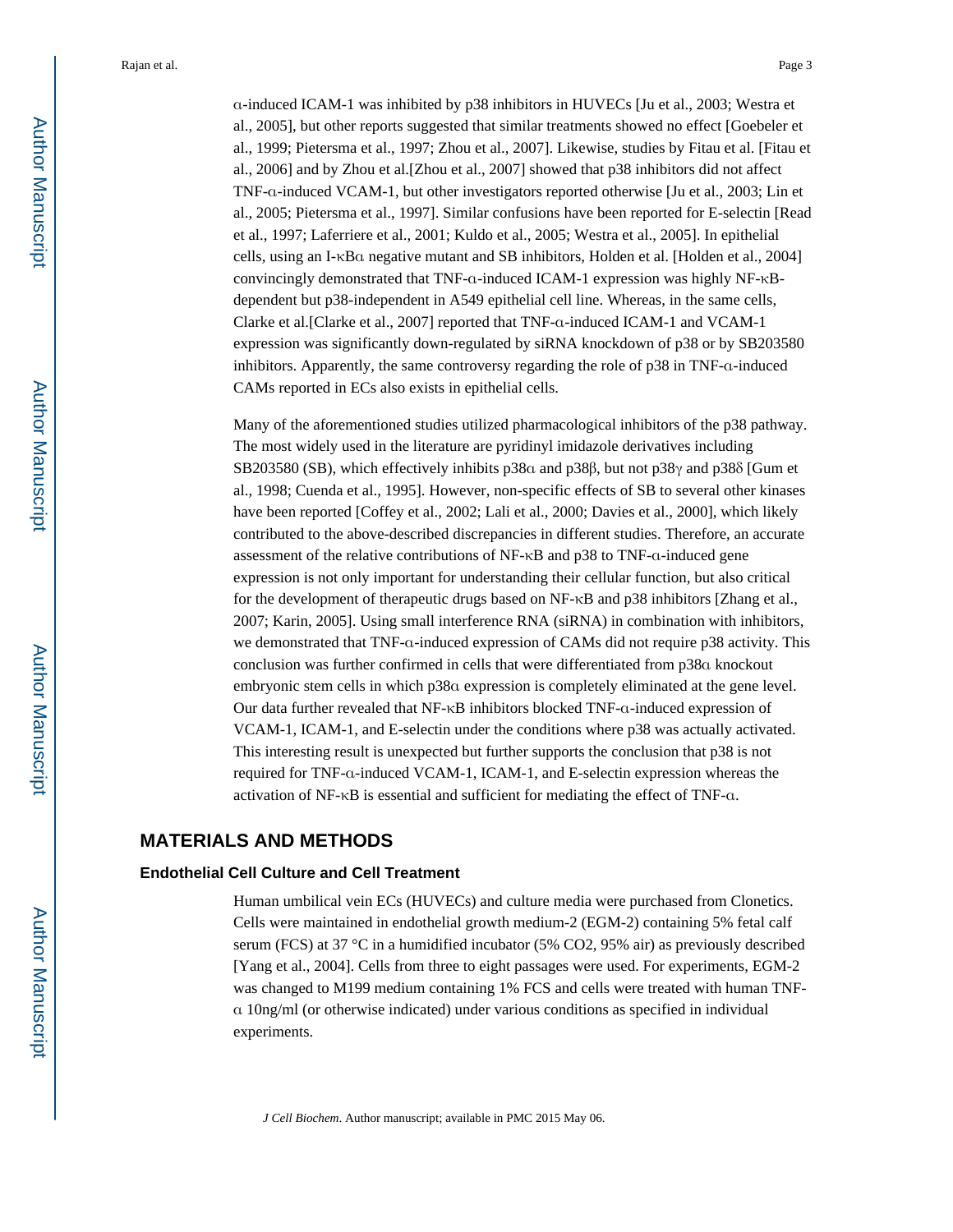## **Mouse Embryonic Stem Cell (ESC) Culture, Differentiation, and Characterization of Differentiated Cells**

Generation and characterization of mouse wild type (p38α+/+) and p38α knockout (p38α−/ −) ESCs have been previously described [Allen et al., 2000]. ESCs were maintained in complete ESC culture medium at  $37^{\circ}$ C in a humidified atmosphere at 5% CO<sub>2</sub>, as described in detail in our previously published studies [Guo et al., 2007]. ESC differentiation was carried out according to published protocols [Yamashita et al., 2000; McCloskey et al., 2006] with some modifications. Briefly  $p38a+/+$  and  $p38a-/-$  ESCs were seeded at the density of  $10^4$  cells/cm<sup>2</sup> in 25 cm flasks coated with 10  $\mu$ g/ml Type IV collagen (BD Biosciences) and cultured in ESC medium for the first day, the medium was then switched to α-MEM-medium that contains 5% FCS and 5% serum supplement (Invitrogen). To increase the differentiation potential of ESCs to ECs, 20ng/ml mouse VEGF and 20ng/ml bFGF were added to the medium. After five-day differentiation, the culture medium was changed to EGM-2 medium supplemented with 10ng/ml VEGF and refreshed every other day. After five-day incubation, differentiated cells formed confluent monolayers that contain enriched population of ECs. The cells were dissociated with trypsin and cultured in EGM-2 medium. Cells from two passages were used. For experiments to analyze TNF-α induced CAM expression, the cell treatments are essentially the same as described for HUVECs except that mouse TNF-α (Invitrogen) was used.

Immunocytochemical identification of ECs has been previously described in detail [Guo et al., 2007]. Briefly, fixed cells were permeabilized with PBS containing 0.25% Triton X-100 for 30 min. After being blocked in 2% bovine serum albumin and 5% preimmune serum, the cells were incubated with anti-PECAM-1 and anti-VE-cadherin antibodies (BD Biosciences). The positive cells were detected by fluorescein isothiocyanate (FITC) with a fluorescence microscope.

Matrigel in vitro tube formation assay was performed according to the method described by McCloskey et al. [McCloskey et al., 2006]. Matrigel (300μl, BD Biosciences) was added to wells of a 24-well plate and allowed to solidify for 30 min at 37°C. After matrigel was solidified, 5,000 ESC-differentiated cells were suspended in 0.5 ml EGM-2 medium and added to matrigel-coated wells. The cells were then incubated for 24 h and examined for tube (network) formation and photographed with a phase-contrast microscope.

#### **siRNA Transfection of HUVECs**

siRNAs targeting p38α (5′-AAACAAUGUUCUUCCAGUCAACAGC-3′ and 5′- GCUGUUGACUGGAAGAACAUUGUUU-3′), p38β (5′- GCGAAGUGUACUUGGUGAC-3′ and 5′-GUCACCAAGUACACUUCGC-3′), and negative control siRNA were obtained from Invitrogen. HUVECs at 60–70% confluence were transfected with siRNA at the final concentration of 20 nM using Lipofectamine (Invitrogen) or DharmaFECT (Dharmacon) according to the manufacturer's instructions. Five hours after transfection, the medium was replaced with fresh EGM-2. The cells were used for experiments after 30–48 h of further incubation.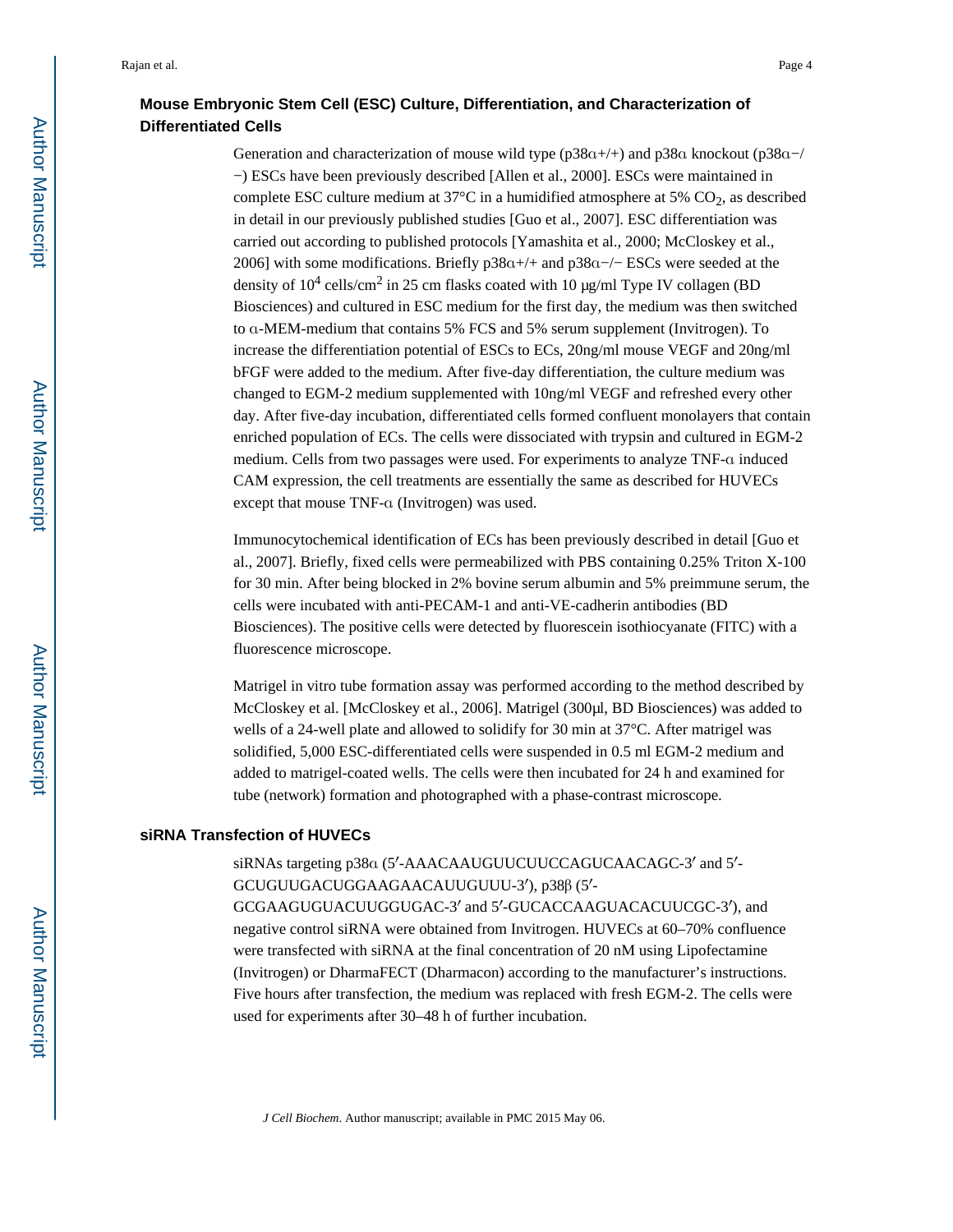#### **RNA Extraction and Reverse Transcription Polymerase Chain Reaction (RT-PCR)**

RNA extraction and RT-PCR analysis have been described previously [Guo et al., 2007]. Briefly, total RNA was extracted from cells with Tri-reagent (Sigma). cDNA was prepared by reverse transcription using M-MLV reverse transcriptase (Sigma). The specificity of PCR products was determined by dissociation curve and confirmed by agarose gel electrophoresis. Quantitative real time PCR (qRT-PCR) was performed using the SYBR green jumpstart TAQ readymix (Sigma) on a MX3000P Real-time PCR system (Stratagene). Sequences for the primer sets were as follows:

HUVECs:

β-actin, forward: 5′-CATGTACGTTGCTATCCAGGC-3′, reverse: 5′- CTCCTTAATGTCACGCACGAT-3′

ICAM-1, forward: 5′-AGAGGTCTCAGAAGGGACCG-3′, reverse: 5′- GGGCCATACAGGACACGAAG-3′

VCAM-1, forward: 5′- ATGCCTGGGAAGATGGTCG-3′, reverse: 5′- GACGGAGTCACCAATCTGAGC-3′

E-selectin, forward: 5′-GATGAGAGGTGCAGCAAGAA-3′, reverse: 5′- CTCACACTTGAGTCCACTGAAG-3′

Mouse ESC-differentiated cells:

β-actin, forward: 5′-CATGTACGTAGCCATCCAGGC -3′, reverse: 5′- CTCTTTGATGTCACGCACGAT-3′

ICAM-1, forward: 5′-GGCATTGTTCTCTAATGTCTCCG-3′, reverse:5′- GCTCCAGGTATATCCGAGCTTC -3′

VCAM-1, forward: 5′-CCAAATCCACGCTTGTGTTGA -3′, reverse: 5′- GGAATGAGTAGACCTCCACCT-3′

The mRNA level from qRT-PCR was calculated using the comparative Ct method [Pfaffl, 2001]. β-actin mRNA was used as a calibrator for the calculation of relative mRNA levels of tested genes as previously described [Guo et al., 2007].

#### **Cell Lysate Preparation and Western-blot Analysis**

HUVECs were lysed in M-PER mammalian cell protein extraction buffer (Pierce) supplemented with a cocktail of protease inhibitors. After being kept on ice for 30 min, the extracts were centrifuged at 10,000g for 15 min at 4 °C. The supernatant was designated as the cell lysate and used for Western-blot analysis as previously described [Guo et al., 2001].

#### **RESULTS**

#### **Activation of p38 and NF-**κ**B by TNF-**α

Upon TNF-α stimulation, p38 and NF-κB are quickly activated. The early activation of these two pathways in turn activates other enzymes or transcription factors, which ultimately regulate TNF-α-induced physiological responses [Gaur and Aggarwal, 2003]. Fig. 1A shows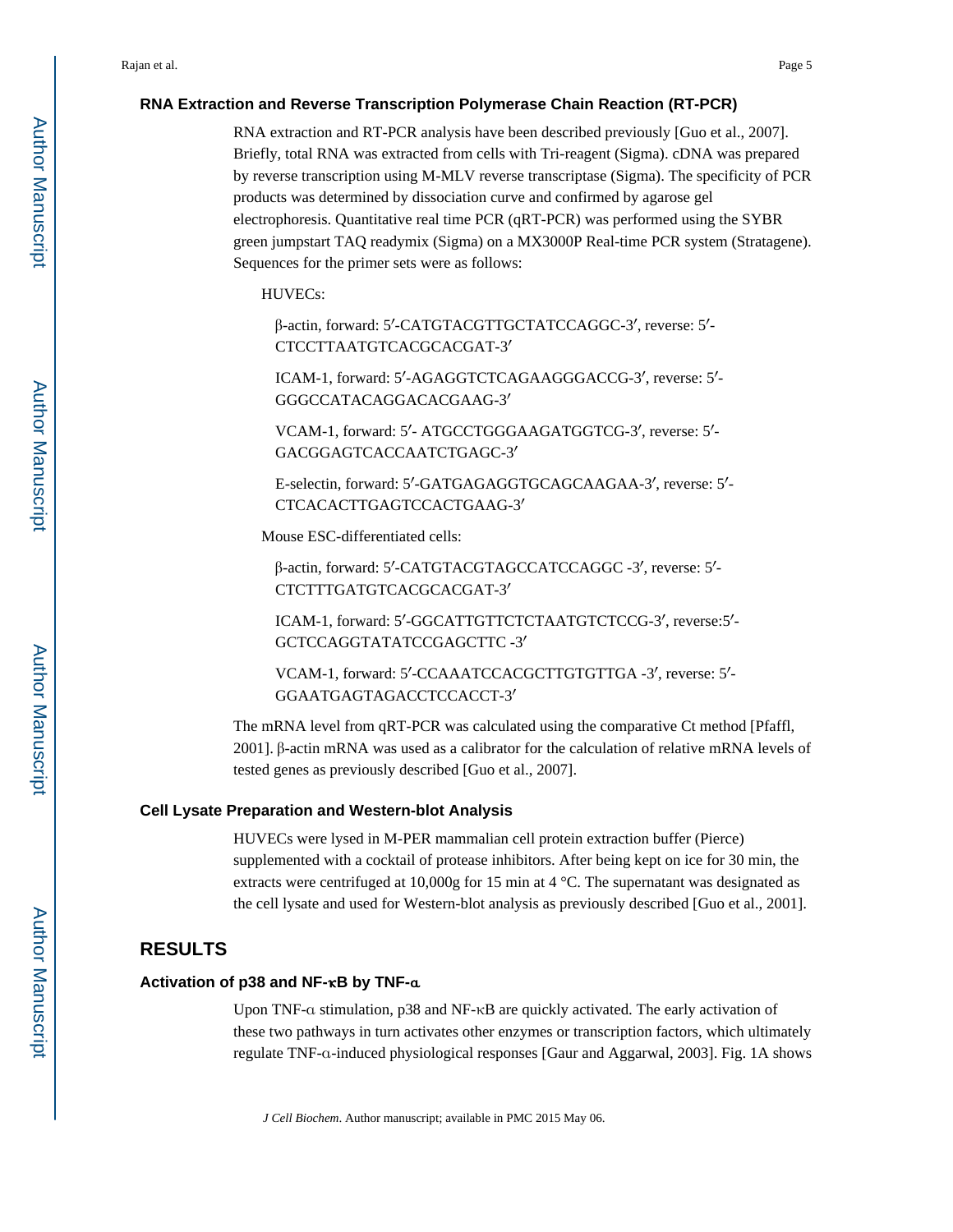the time course of TNF-α-induced p38 and NF-κB activation by Westernblot analysis. Activation of p38 requires phosphorylation of a threonine and a tyrosine residue in its active site. Therefore, phosphorylation on these two residues, which can be detected by phosphospecific antibodies, has often been used to indicate its activation [Guo et al., 2001]. The phosphorylated p38 (pp38) was detected with an anti-pp38 antibody (Cell Signaling) at 5 min treatment and reached maximum at 15 min treatment; thereafter, their activities declined to the basal level. The activation of p38 was further assessed by the phosphorylation of heat shock protein 27 (HSP27, a downstream component of the p38 pathway) with anti-pHSP27 antibodies (Santa Cruz Biotechnology). The phosphorylated HSP27 (pHSP) was detected at the time points corresponding to p38 activation (pp38). NF-κB is retained in the cytoplasm of unstimulated cells by I-κB. TNF-α treatment induces I-κB degradation and results in NFκB translocation from cytoplasm to the nucleus. Therefore, degradation of I-κB is often used as an indicator of early activation of the NF-κB pathway. As shown in Fig. 1A, at 5 min treatment with TNF-α, I-κB was significantly reduced and was completed degraded by 15 min. It was re-synthesized 2 h after treatment. The above results represent typical activation patterns of p38 and NF-κB by TNF-α in ECs.

To evaluate the roles of p38 and NF- $\kappa$ B in mediating the effects of TNF- $\alpha$ , we used 10  $\mu$ M SB and 100 μM PDTC (pyrrolidinedithiocarbamate, Sigma), the concentrations commonly used in the literature, to inhibit p38 and NF-κB, respectively. As shown in Fig. 1B, p38 activation by TNF-α was indicated by the levels of pp38 and pHSP27. SB slightly reduced p38 phosphorylation (pp38) but completely inhibited p38 activity as judged by the level of pHSP27 (pHSP). Likewise, TNF-α-induced degradation of I-κB was significantly attenuated by PDTC, which is widely used to inhibit the NF-κB pathway. As additional controls, we also tested the effect of SB and PDTC alone. It is interesting to note that PDTC by itself activated p38 as indicated by pp38 and pHSP27 while SB alone had no effect on either p38 activation or the I-κB degradation (Fig. 1B).

#### **TNF-**α**-induced CAM Expression and the Effects of p38 and NF-**κ**B Inhibitors**

The above experiments demonstrated the short-term responsiveness of HUVECs to TNF-α and the expected effects of SB and PDTC. Since an essential role of NF-κB in TNF-αinduced expression of CAMs has been well recognized, we focused on the investigation of the contribution of the p38 pathway to TNF-α-induced expression of three types of CAMs; ICAM-1, VCAM-1, and E-selectin. RNA isolated from treated cells for 24 h was analyzed with qRT-PCR. As shown in Fig. 2, TNF-α strongly induced expression of all the three CAMs. Pretreatment of cells with 10 μM SB inhibited TNF-α-induced ICAM-1, VCAM-1 and E-selectin transcription by 40%, 34% and 47%, respectively (Fig. 2, graph). We further confirmed the effect of SB on TNF-α-induced ICAM-1 expression by Western-blot with an anti-ICAM-1 antibody (Santa Cruz Biotechnology) under the same experimental conditions. Consistent with qRT-PCR results, SB inhibited TNF-α-induced ICAM-1 at the protein level (Fig. 2, inset). In this experiment, we also tested PDTC, which significantly reduced TNF-αinduced ICAM-1 as expected. SB or PDTC alone had no effect on the expression of ICAM-1. Similar inhibitory effect of SB at 10 μM or above on TNF-α-induced ICAM-1 and/or VCAM-1 have been reported at the transcription or protein levels in ECs [Ju et al.,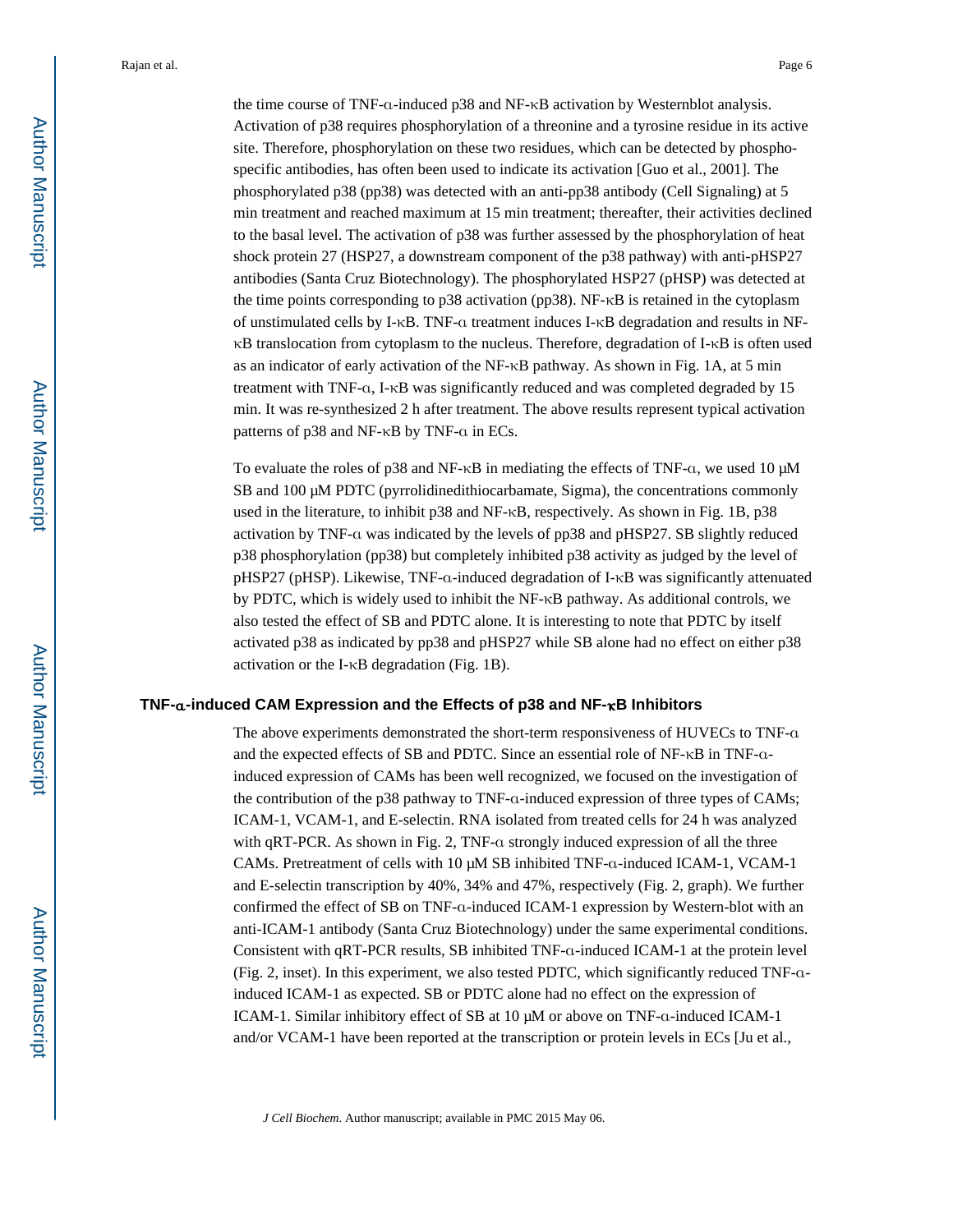2003; Pietersma et al., 1997; Lin et al., 2005] and in epithelial cells [Clarke et al., 2007; Woo et al., 2005].

## **Effects of SB at Different Concentrations on TNF-**α**-induced p38 Activation and Expression of CAMs**

The results from the above experiments would indicate that p38 contributed to the expression of all three types of CAMs. Although reported with  $IC_{50}$  of 0.6  $\mu$ M [Cuenda et al., 1995], SB is widely used at the concentrations of 5–20 μM in many *in vitro* experiments. To eliminate the nonspecific effect of SB on TNF-α-induced CAM expression, it is necessary to use SB at the lowest concentration that maximally inhibits p38 activity. Therefore, we examined the effect of SB on TNF-α–induced p38 activation at different concentrations. As shown in Fig. 3A, SB inhibited TNF-α-induced p38 activation in a dosedependent manner as judged by HSP27 phosphorylation (pHSP27). It exhibited a strong inhibitory effect even at the concentration as low as 0.1 μM with a complete inhibition at 1 μM. p38 phosphorylation (pp38) was only slightly reduced at all concentrations tested. This is explained by the fact that p38 is primarily phosphorylated by the upstream kinase MKK6, which is insensitive to SB. The slightly reduced pp38 is likely due to SB-inhibited p38 autophosphorylation [Kang et al., 2006]. We then tested the effect of SB at 0.5 μM and 1 μM SB on TNF-α-induced ICAM-1. As shown in Fig. 3B, neither concentration of SB had an apparent effect on TNF-α-induced ICAM-1 at the protein level. The previous experiment analyzed the effect of 10 μM SB on TNF-α-induced mRNA of CAMs at a 24 h time point (Fig. 2). We performed the same experiment to test the effect of different concentrations of SB at 5 h after TNF-α treatment. As shown in Fig. 3C, SB did not inhibit TNF-α-induced ICAM-1, VCAM-1 and E-selectin, either at 0.5 μM or 1 μM. It is interesting to note that, even at 10 μM, SB only inhibited VCAM-1, but not ICAM-1 or E-selectin expression at 5 h of TNF-α treatment (Fig. 3C). This is somewhat different from the results obtained from 24 h treatment at which the expression of all three CAMs was inhibited by 10 μM SB (Fig. 2B). These results indicate that SB (10 μM) could exert its effect at different steps of CAM expression in response to TNF-α and its effect may be observed at different time points depending on different CAMs. Since 1 μM SB is the minimal concentration that can completely inhibit p38 activation, examining the involvement of the p38 pathway in mediating the effect of TNF-α at this concentration may be able to reduce the non-specific effect. At this concentration, SB did not affect CAM expression induced by 10 ng/ml or 50 ng/ml TNF-α (Fig. 3D). We then performed a time course study, as shown in Fig. 3E, SB did not have significant effect on TNF-α-induced CAM expression at time points tested except that VCAM-1 expression was moderately decreased at 9 h and 12 h. Taken together, these results indicate that the p38 pathway is not critical for TNF-α–induced CAM expression although it might modulate the expression of VCAM-1 at certain steps.

## **Knockdown of p38**α **and p38**β **by siRNA Did Not Affect the Expression of TNF-**α**-induced CAMs**

The results from the above experiments indicate that the inhibitory effect of 10 μM SB on the expression of CAMs may be associated with nonspecific effect. To prove this hypothesis, we used specific p38α and p38β siRNA to knock down their expression. As shown in Fig. 4A, treatment of HUVECs with p38α siRNA (Siα) and p38β siRNA (Siβ)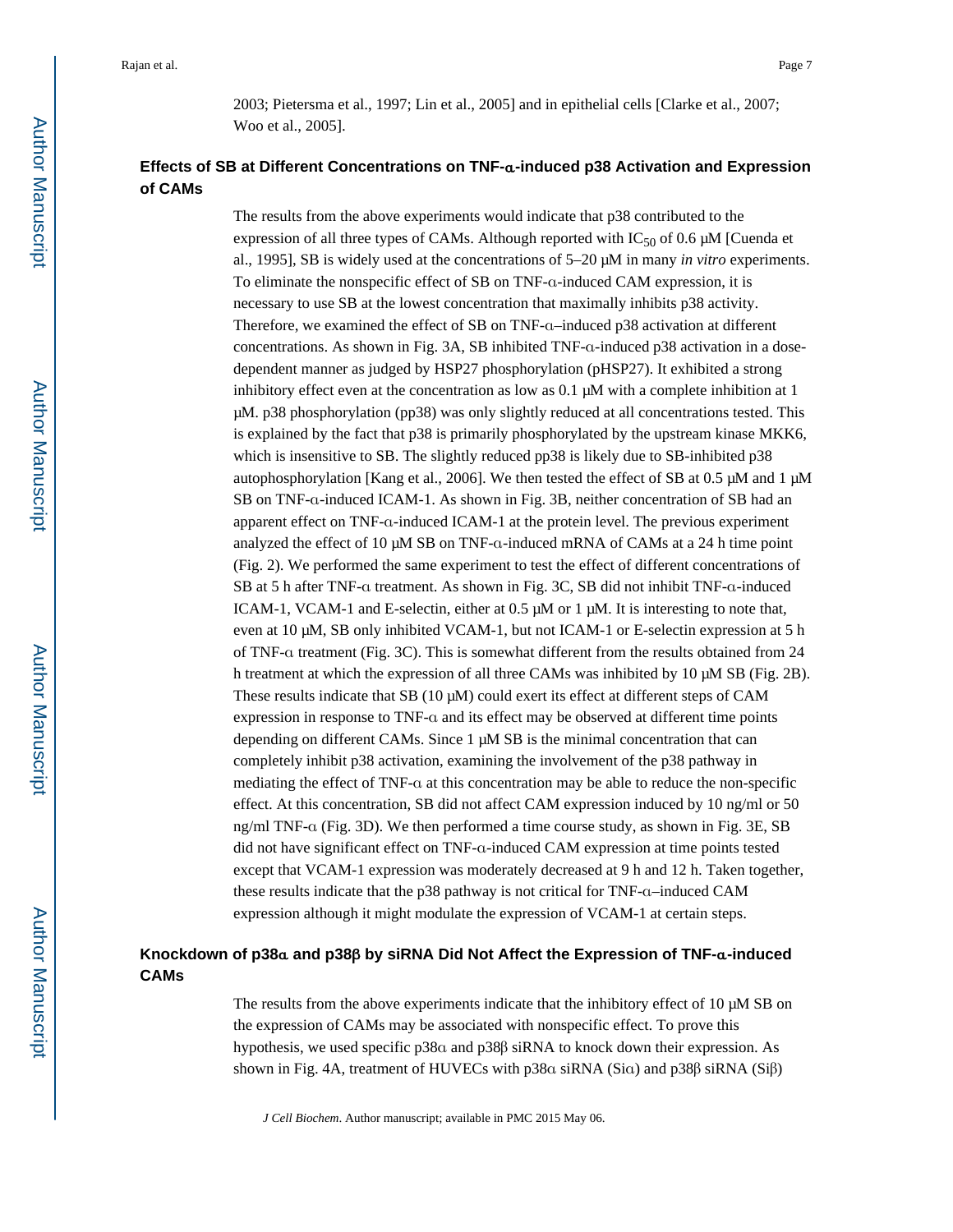effectively reduced the expression of each isoform as determined with specific antibodies of p38α (Cell Signaling) and p38β (kindly provided by Dr. J. Han, the Scripps Institute) (Fig. 4A, -TNF). p38α siRNA treatment dramatically reduced pp38 and pHsp27 in response to TNF-α while p38β siRNA treatment showed a moderate effect (Fig. 4A). These results demonstrate the downstream effect of p38 knockdown. They also suggest that p38α is the dominant isoform that mediates the effect of TNF-α. We then examined TNF-α-induced ICAM-1 in cells treated with siRNA. Contrary to the inhibitory effect of SB observed at 10 μM (Fig. 2), knockdown of p38α or p38β affected neither TNF-α-induced ICAM-1 (Fig. 4B, +TNF) nor the basal level of ICAM-1 (Fig. 4B, −TNF). The effectiveness of knockdown of p38α by siRNA was confirmed in the same blot in which p38α was dramatically reduced (Fig. 4B). We further analyzed the effects of p38α and p38β knockdown on TNF-α-induced ICAM-1, VCAM-1 and E-selectin by qRT-PCR. Fig. 4C shows that knockdown of p38α and p38β did not significantly affect mRNA levels of the three CAMs at 5 h treatment.

### **p38**α **Knockout Did Not Affect TNF-**α**-induced ICAM-1 and VCAM-1 Expression in ESCdifferentiated Cells**

Although siRNA can specifically knock down their targets, a general concern is that they may be unable to completely repress the target gene expression and that the knockdown efficiency may vary from experiment to experiment. By using  $p38a$  knockout ( $p38a$ -/−) cells, in which p38α expression is completely eliminated at the gene level, we can avoid the shortfalls associated with siRNA approach. We have recently reported that, like  $p38a+/+$ ESCs, p38α−/− ESCs can differentiate into ECs, smooth muscle cells and neurons [Guo et al., 2007]. In this study, we used a modified method that favors EC differentiation. Undifferentiated ESCs are small round cells that grow in colonies (Fig. 5A). After differentiation for 10 days, the cells derived from p38α+/+ and p38α−/−ESCs formed confluent monolayers without apparent differences (Fig. 5B, only  $p38a+/+$  are shown). Although the differentiated cells contain other types of cells (primarily smooth muscle cells as judged by their expression of smooth muscle α-actin, data not shown), a large population of cells is ECs that can be identified by their expression of EC specific markers PECAM-1 (Fig. 5 C, D) and VE-cadherin (data not shown). Forming tube (network)-like structures on matrigel is an important feature of ECs [Vailhe et al., 2001] and has been used to characterize the ESC-derived ECs [McCloskey et al., 2006]. Undifferentiated ESCs formed large clumps on matrigel (Fig. 5E) while differentiated p38α+/+ and p38α−/− cells (Fig. 5, F and G) assembled into network structures (Fig. 5, E, F and G), similar to HUVECs (Fig. 5, H) that was used as a positive control. These results are in agreement with our previous conclusion that deletion of p38α does not compromise the ability of ESCs differentiation to ECs [Guo et al., 2007]. More importantly, undifferentiated ESCs do not respond to TNF-α [Allen et al., 2000] whereas our differentiated cells acquired this ability.

In response to TNF-α, ESC-derived cells expressed ICAM-1 and VCAM-1 but not Eselectin, which may be due to incomplete maturation. These cells were also less responsive to TNF-α treatment in short-term (5 h). Therefore, we analyzed TNF-α-induced ICAM-1 and VCAM-1 expression in cells treated for 24 h. As shown in Fig. 6A, p38α deletion does not affect the effect of TNF-α since similar levels of ICAM-1 and VCAM-1 were induced in p38α+/+ and p38α−/−cells. To test whether p38β plays a role in mediating the effect of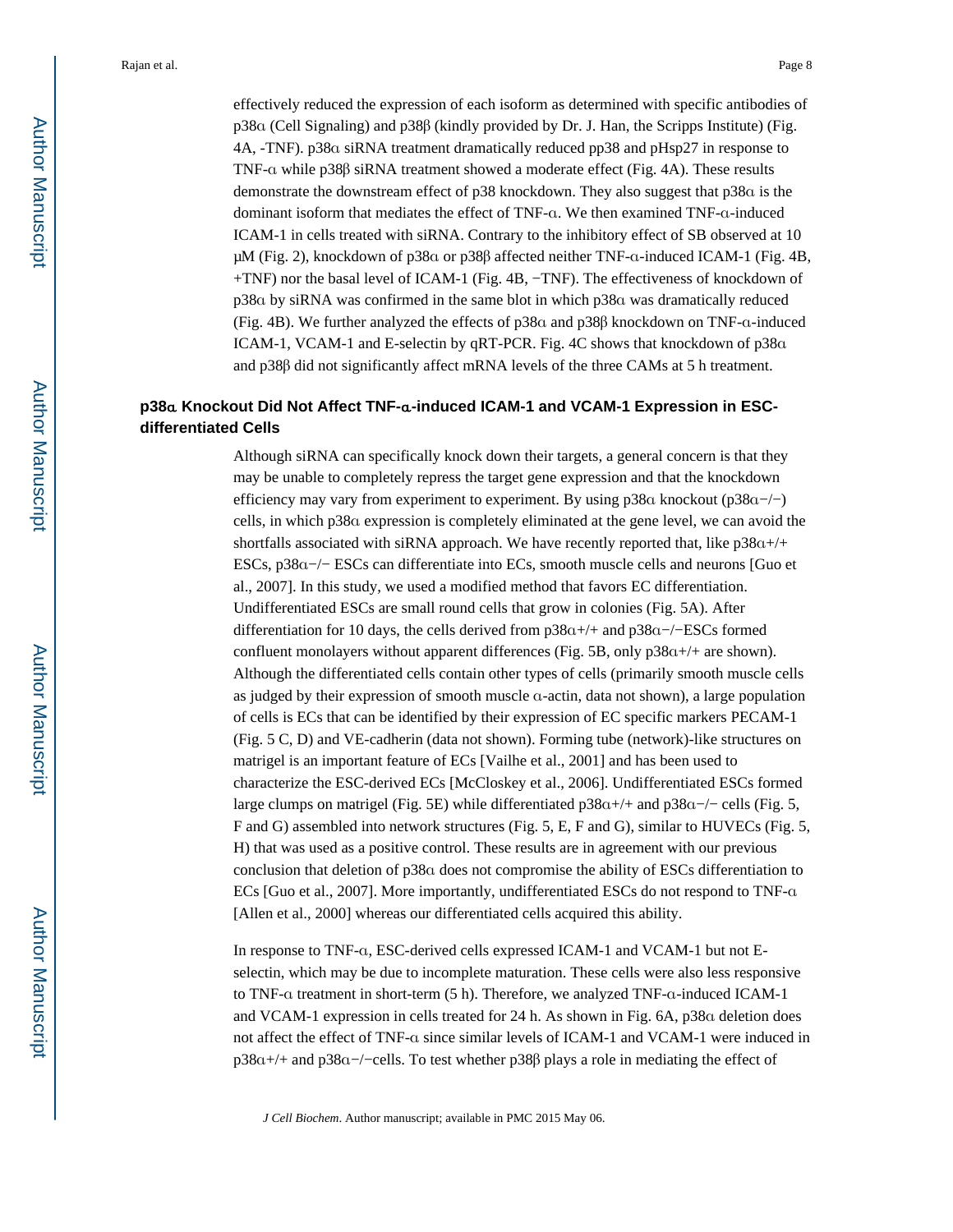TNF-α, we treated the cells with 1μM SB, which inhibits both p38α and p38β. SB did not significantly alter the expression of ICAM-1 and VCAM-1 either in  $p38a+/+$  (Fig. 6B) or in p38α−/− cells (data not shown). These results confirm that neither p38α (judged from knockout cells) nor p38β (judged from SB treatment) is required for TNFα–induced ICAM-1 and VCAM-1 expression.

## **NF-**κ**B Inhibitors Blocked TNF-**α**-induced Expression of CAMs with Concurrent p38 Activation**

It is interesting to note that PDTC by itself strongly activated p38 (Fig. 1B). This result prompted us to further investigate how the effect of PDTC on p38 correlates with its inhibition of TNF-α-induced CAMs. We first analyzed the long-term effect of PDTC alone or in combination with TNF-α on p38 activation. As shown in Fig. 7A, PDTC alone strongly activated p38 at 24 h incubation (PDTC). p38 activation in cells treated with TNF-α alone was very low and was virtually the same as in the control experiment. However, strong p38 activation was detected in cells treated with the combination of PDTC and TNFα (TNF+PDTC). It is noted that this was the same condition under which the expression of ICAM-1 was inhibited by PDTC (Fig. 2, blot). A time course analysis revealed that PDTC activated p38 as early as 30 min exposure as judged by the phosphorylation of HSP27 and it lasted to the entire course of the experiment (2 h, Fig. 7B). p38 activation was detectable at 50 μM PDTC treatment and reached maximal at 100 μM (Fig. 7C). To test if there is a correlation between PDTC induced p38 activation and NF-κB inhibition, we analyzed different concentrations of PDTC on TNF-α stimulated CAM expression. PDTC inhibited TNF-α-induced expression of E-selectin, ICAM-1 and VCAM-1 in a dose-dependent manner, which correlates but is not proportional to p38 activation level (data not shown).

We further tested another commonly used NF-κB inhibitor, MG-132 (MG, benzyloxycarbonyl-leucinyl-leucinyl-leucinal), a peptide-based proteasome inhibitor that blocks NF-κB activation by preventing I-κB degradation [Lee and Goldberg, 1998]. As shown in Fig. 7D, MG inhibited TNF-α-induced Iκ-B degradation and caused accumulation of phospho-I-κB [Lee and Goldberg, 1998] (upper band, TNF+MG) as expected. It also activated p38 with a similar time course to PDTC. The inhibitory effect of PDTC and MG on TNF-α induced CAMs was further demonstrated at the mRNA level. Fig. 7E illustrated that 10 μM MG or 100 μM PDTC completely inhibited the TNF-α-induced expression of Eselectin, ICAM-1 and VCAM-1. This result, similar to that obtained with genetic approaches [Jiang et al., 2004; Denk et al., 2001; Viemann et al., 2004; Kuldo et al., 2005], suggested that the NF-κB pathway is essential and sufficient for TNF-α-induced CAM expression whereas p38 activity is not critical.

#### **DISCUSSION**

The involvement of NF-κB and p38 in the regulation of inflammatory responses has been intensively investigated. However, understanding their precise roles is a challenging task since inflammation involves numerous cytokines, growth factors, and chemokines, many of which often simultaneously activate p38 and NF-κB in many cells. Furthermore, the degree of activation of the two pathways may vary depending on cell types and the nature of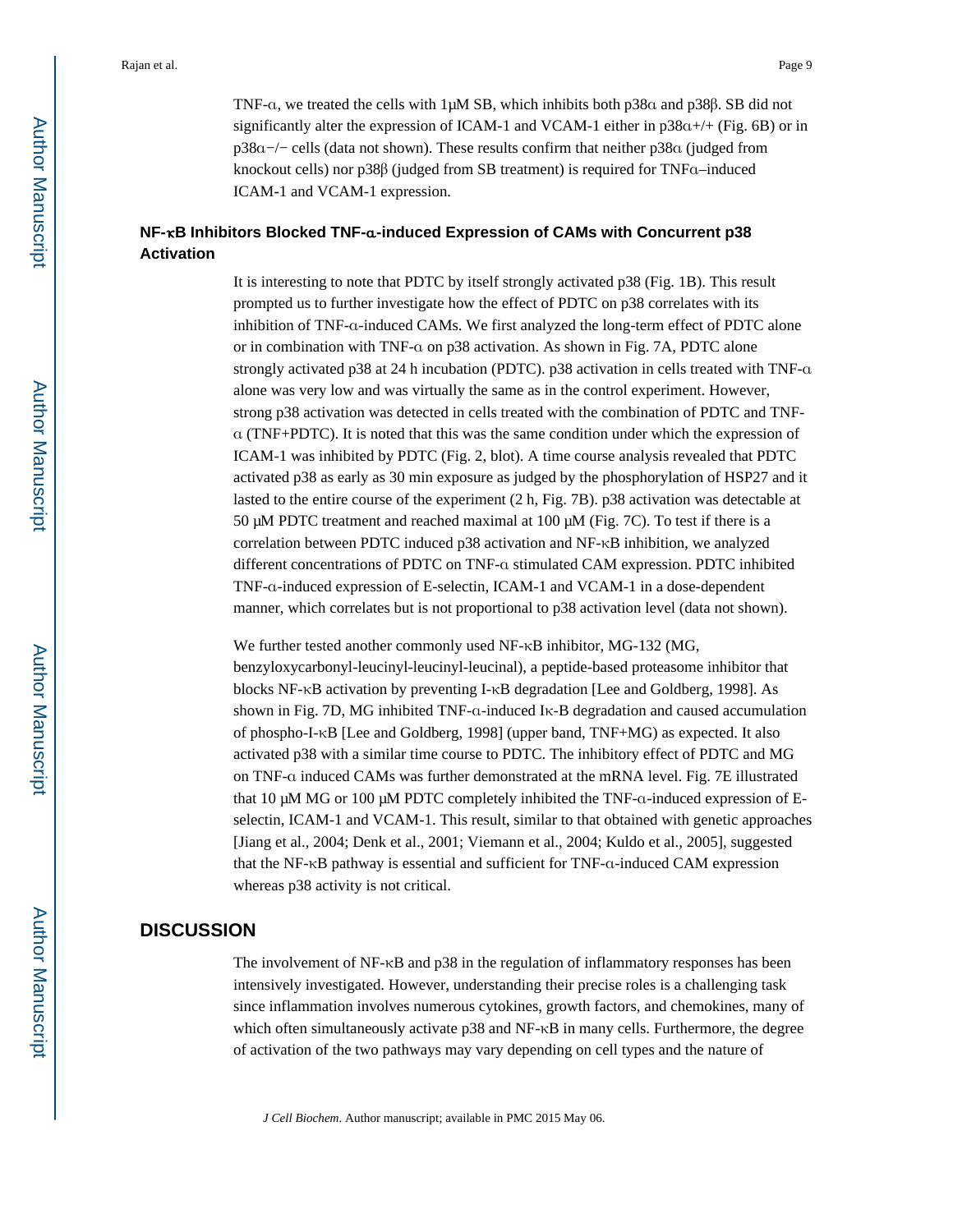stimuli. As a result of these complications and the different experimental approaches used, inconsistent and even conflicting results have been reported. This study intends to clarify the confusion regarding the relative contributions of the NF-κB and p38 pathways to TNF-αinduced expression of ICAM-1, VCAM-1 and E-selectin by a combination of different approaches.

Our initial results showed that 10 μM SB inhibited TNF-α induced expression of ICAM-1, VCAM-1 and E-selectin in HUVECs. Similar observations have been reported by other investigators in ECs [Ju et al., 2003; Pietersma et al., 1997; Lin et al., 2005] or in epithelial cells [Clarke et al., 2007; Woo et al., 2005]. These results would indicate that p38 was required in mediating TNF-α-induced CAMs. Although identified as a specific inhibitor for p38 $α$  and p38 $β$  with IC<sub>50</sub> of 0.6 μM [Cuenda et al., 1995], SB is widely used at the concentrations of 5–20 μM. Like many other chemical inhibitors, non-specific effect of SB on other kinases has been reported [Coffe et al., 2002; Lali et al., 2000; Davies et al., 2000]. It is possible that the inhibitory effect of SB at 10 μM on TNF-α-induced CAM expression in HUVECs could be associated with the off target effect; thereby, contributing to the discrepancies reported in different studies. This speculation was first indicated by the results that SB at 1 μM completely blocked p38 activation without affecting TNF-α-induced ICAM-1 and E-selectin expression although it slightly reduced VCAM-1 expression at 9 h and 12 h treatment. This result indicates that overall p38 plays an insignificant role in mediating the effect of TNF-α. The results from siRNA experiments further support this conclusion. We recognized the fact that p38 expression may not be completely knocked down by siRNA, thus, its contribution to the effect of TNF-α might be underestimated. However, our data derived from p38α−/− cells, in which p38α expression is completely eliminated at the gene level, clearly demonstrated that p38 activity is not essential for TNFα–induced ICAM-1 and VCAM-1 expression since similar results were obtained from wild type and p38α−/−cells, and that SB at 1 μM did not affect the effect of TNF-α as found in HUVECs. The present study used a modified ESC differentiation method that significantly enriched EC differentiation. Differentiated ECs display the important features of mature ECs and are responsive to TNF-α. However, we recognized the fact that the ESC-differentiated cells are not a pure EC population and that E-selectin was not induced in response to TNF-α as described by other investigators [Milstone et al., 2000]. Nevertheless, we believe that these factors do not prevent us from drawing the above stated conclusion.

The essential role of the NF-κB pathway in TNF-α-induced expression of CAMs has been convincingly demonstrated by studies using pharmacological inhibitors and by genetic approaches [Jiang et al., 2004; Denk et al., 2001; Viemann et al., 2004; Kuldo et al., 2005]. A study by Denk et al. showed that overexpressing dominant negative I-κB, which is resistant to proteolysis, completely blocked TNF-α-induced expression of ICAM-1, VCAM-1 and E-selectin [Denk et al., 2001]. They concluded that the NF-κB pathway was both essential and sufficient for the TNF-α effect, which would imply that other signaling pathways, including the p38 pathway, was not required. A recent report by Viemann et al. [Viemann et al., 2004] further supports this conclusion. Using microarray method, they identified 58 out of 13000 genes that were significantly up-regulated by TNF- $\alpha$  in HUVECs. Virtually all of these genes depended on NF-κB activity as demonstrated by the expression of a dominant-negative mutant of IKK2. Only the expression of 13 genes appeared to be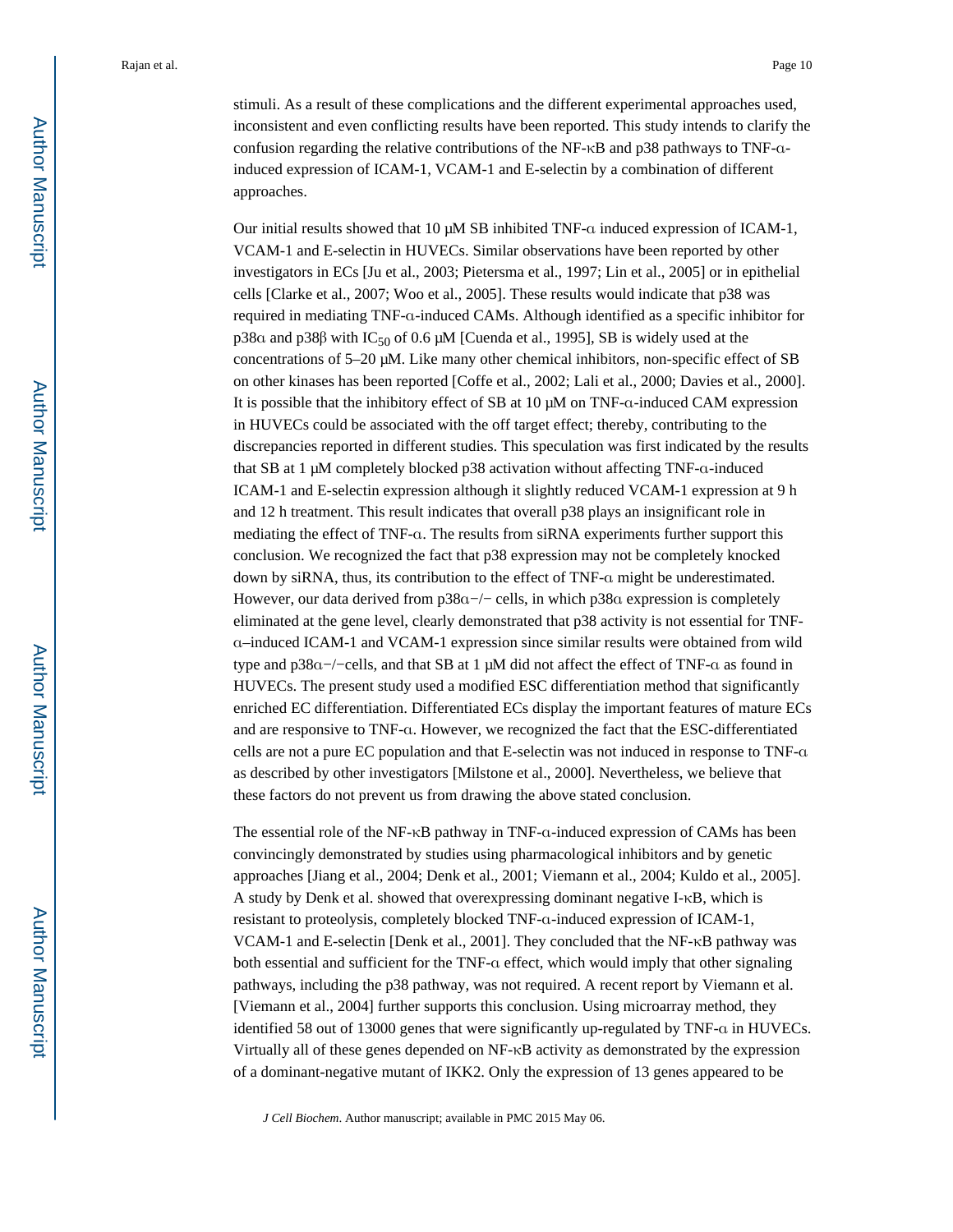modulated by p38. It seems that the role of p38 pathway in mediating the effect of TNF-α in ECs is not as critical as it was originally thought [Viemann et al., 2004]. Our results are in agreement with these studies regarding the essential role of NF-κB in mediating TNF-αinduced expression of CAMs. They also clearly indicate that the p38 pathway is not essential for TNF-α–induced CAM expression.

Recent studies have shown that both PDTC and MG-132 themselves can activate p38 and AP-1 transcription activity [Wu et al., 2004; Hartsfield et al., 1998], but the implication of this finding in the context of these compounds as NF-κB inhibitors and their effects on TNFα regulated gene expression was not evaluated. Therefore, we investigated how TNF-αactivated p38 activity was affected when NF-κB was blocked by these inhibitors. We showed that both PDTC and MG strongly inhibited TNF-α-induced NF-κB activation and subsequent expression of ICAM-1, VCAM-1 and E-selectin, concurrent with strong p38 activation. An interesting question is whether the p38 activation caused by PDTC or MG is associated with NF-κB inhibition. Mechtcheriakova et al. [Mechtcheriakova et al., 2001] showed that over-expressing dominant negative IKK2, the kinase that phosphorylates I-κB, blocked TNF-α-induced NF-κB activation but had no effect on p38 activity in HUVECs. This result suggests that our observation of PDTC- or MG-induced p38 activation is a separate event from their inhibition of TNF-α-activated NF-κB pathway. Once NF-κB is inhibited, TNF-α-induced CAM is blocked regardless of the activation status of the p38 pathway. Apparently, PDTC and MG not only inhibit NF-κB, but also activate p38 through a mechanism (s) that we currently do not know. These agents have been useful tools to identify the role of the NF-κB pathway in mediating the effect of TNF-α, but their nonspecific effects must be carefully considered like any other chemical inhibitors. Nevertheless, unlike in the case of SB, the critical role of NF-κB in TNF-α-induced gene expression initially identified by PDTC has been convincingly confirmed by genetic approaches [Jiang et al., 2004; Denk et al., 2001; Viemann et al., 2004; Kuldo et al., 2005].

Several drugs for treatment of inflammatory disorders based on NF-κB and p38 inhibitors have been developed or are undergoing clinical trials [Zhang et al., 2007; Karin, 2005]. It is now becoming increasingly important to understand the relative contributions of the NF-κB and the p38 pathways to TNF-α-induced responses. Our data further emphasize that the conclusions based on the results from pharmacological inhibitors have to be sustained by the results from other approaches. A careful consideration of their off-target effects is critically important to develop specific drugs for the treatment of inflammatory diseases.

#### **Acknowledgments**

We thank Mississippi Functional Genomics Network for the use of the facility (supported by P20RR016476 from the National Center for Research Resources).

Contract grant sponsor: NIH; Contract grant numbers: HL081126 and HL082731 (Y-L.G.)

#### **References**

Aird WC. Phenotypic heterogeneity of the endothelium: I. structure, function, and mechanisms. Circ Res. 2007; 100:158–173. [PubMed: 17272818]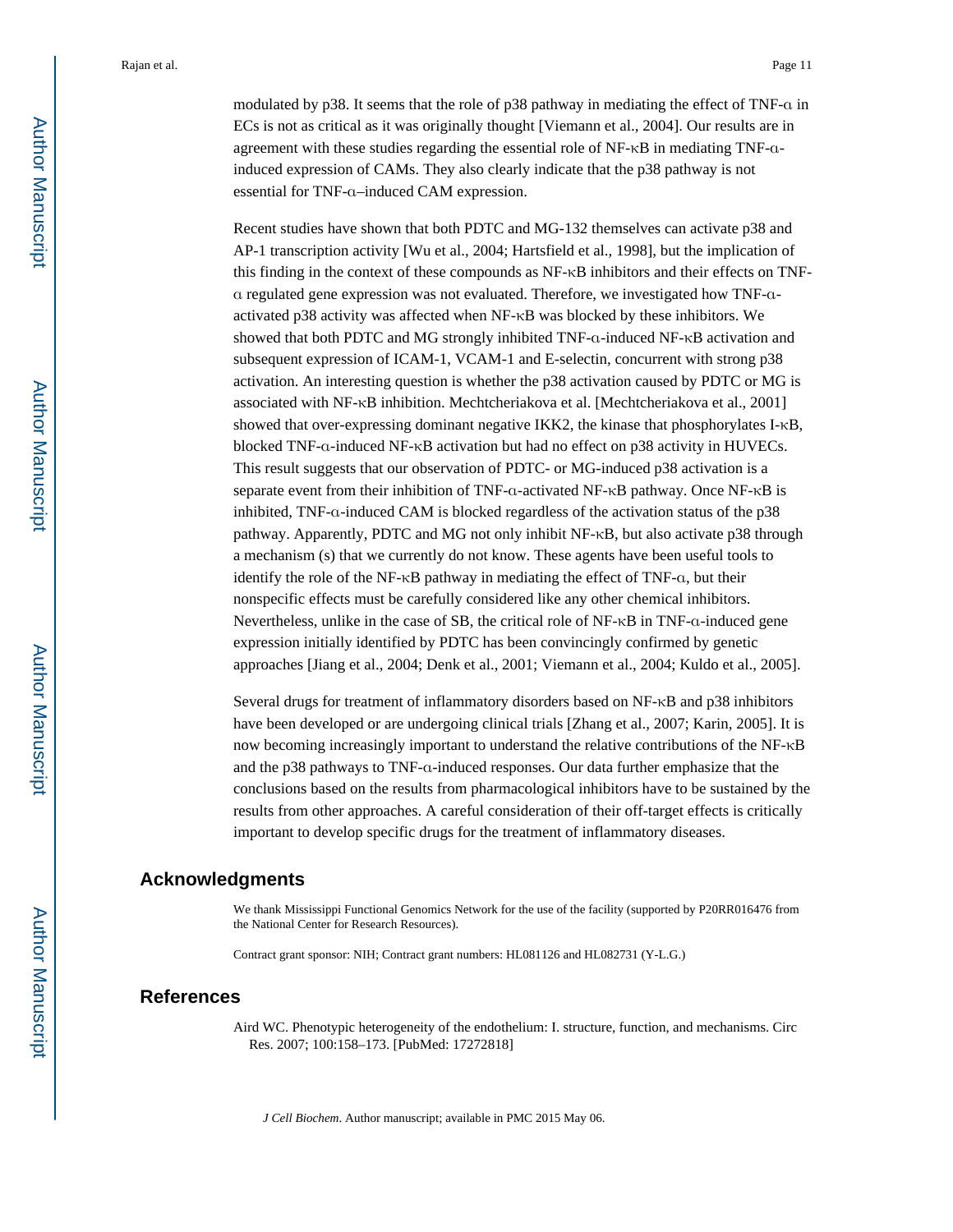- Allen M, Svensson L, Roach M, Hambor J, McNeish J, Gabel CA. Deficiency of the stress kinase p38{alpha} results in embryonic lethality: characterization of the kinase dependence of stress responses of enzyme-deficient embryonic stem cells. J Exp Med. 2000; 191:859–870. [PubMed: 10704466]
- Baud V, Karin M. Signal transduction by tumor necrosis factor and its relatives. Trend Cell Biol. 2001; 11:372–377.
- Beyaert R, Fiers W. Molecular mechanisms of tumor necrosis factor-induced cytotoxicity. What we do understand and what we do not. FEBS Lett. 1994; 340:9–16. [PubMed: 8119415]
- Clarke CJ, Truong TG, Hannun YA. Role for Neutral sphingomyelinase-2 in tumor necrosis factor {alpha}-stimulated expression of vascular cell adhesion molecule-1 (VCAM) and intercellular adhesion molecule-1 (ICAM) in lung epithelial cells: p38 MAPK IS AN UPSTREAM REGULATOR OF nSMase2. J Biol Chem. 2007; 282:1384–1396. [PubMed: 17085432]
- Coffey ET, Smiciene G, Hongisto V, Cao J, Brecht S, Herdegen T, Courtney MJ. c-Jun N-terminal protein kinase (JNK) 2/3 is specifically activated by stress, mediating c-jun activation, in the presence of constitutive JNK1 activity in cerebellar neurons. J Neurosci. 2002; 22:4335–4345. [PubMed: 12040039]
- Cuenda A, Rouse J, Doza YN, Meier R, Cohen P, Gallagher TF, Young PR, Lee JC. SB 203580 is a specific inhibitor of a MAP kinase homologue which is stimulated by cellular stresses and interleukin-1. FEBS Letters. 1995; 364:229–233. [PubMed: 7750577]
- Denk A, Goebeler M, Schmid S, Berberich I, Ritz O, Lindemann D, Ludwig S, Wirth T. Activation of NF-kappa B via the I-kappa B kinase complex is both essential and sufficient for proinflammatory gene expression in primary endothelial cells. J Biol Chem. 2001; 276:28451–28458. [PubMed: 11337506]
- Fitau J, Boulday G, Coulon F, Quillard T, Charreau B. The adaptor molecule lnk negatively regulates tumor necrosis factor-{alpha}-dependent VCAM-1 expression in endothelial cells through inhibition of the ERK1 and -2 pathways. J Biol Chem. 2006; 281:20148–20159. [PubMed: 16644735]
- Gaur U, Aggarwal BB. Regulation of proliferation, survival and apoptosis by members of the TNF superfamily. Biochem Pharmacol. 2003; 66:1403–1408. [PubMed: 14555214]
- Goebeler M, Kilian K, Gillitzer R, Kunz M, Yoshimura T, Brocker EB, Rapp UR, Ludwig S. The MKK6/p38 stress kinase cascade is critical for tumor necrosis factor-alpha -induced expression of monocyte-chemoattractant protein-1 in endothelial cells. Blood. 1999; 93:857–865. [PubMed: 9920834]
- Grivennikov, SI.; Kuprash, DV.; Liu, Z.; Nedospasov, SA. Intracellular signals and events activated by cytokines of the tumor necrosis factor superfamily: from simple paradigms to complex mechanisms. In: Kwang, WJ., editor. international review of cytology a survey of cell biology. Academic Press; 2006. p. 129-161.
- Gum RJ, McLaughlin MM, Kumar S, Wang Z, Bower MJ, Lee JC, Adams JL, Livi GP, Goldsmith EJ, Young PR. Acquisition of sensitivity of stress-activated protein kinases to the p38 inhibitor, SB 203580, by alteration of one or more amino acids within the ATP binding pocket. J Biol Chem. 1998; 273:15605–15610. [PubMed: 9624152]
- Guo YL, Kang B, Han J, Williamson JR. p38beta MAP kinase protects rat mesangial cells from TNFalpha-induced apoptosis. J Cell Biochem. 2001; 82:556–565. [PubMed: 11500933]
- Guo YL, Ye J, Huang F. p38alpha MAP kinase-deficient mouse embryonic stem cells can differentiate to endothelial cells, smooth muscle cells, and neurons. Dev Dyn. 2007; 236:3383–3392. [PubMed: 17994546]
- Hartsfield CL, Alam J, Choi AMK. Transcriptional regulation of the heme oxygenase 1 gene by pyrrolidine dithiocarbamate. FASEB J. 1998; 12:1675–1682. [PubMed: 9837857]
- Holden NS, Catley MC, Cambridge LM, Barnes PJ, Newton R. ICAM-1 expression is highly NFkappaB-dependent in A549 cells. No role for ERK and p38 MAPK. European Journal of Biochemistry. 2004; 271:785–791. [PubMed: 14764095]
- Jiang MZ, Tsukahara H, Ohshima Y, Todoroki Y, Hiraoka M, Maeda M, Mayumi M. Effects of antioxidants and nitric oxide on TNF-[alpha]-induced adhesion molecule expression and NF-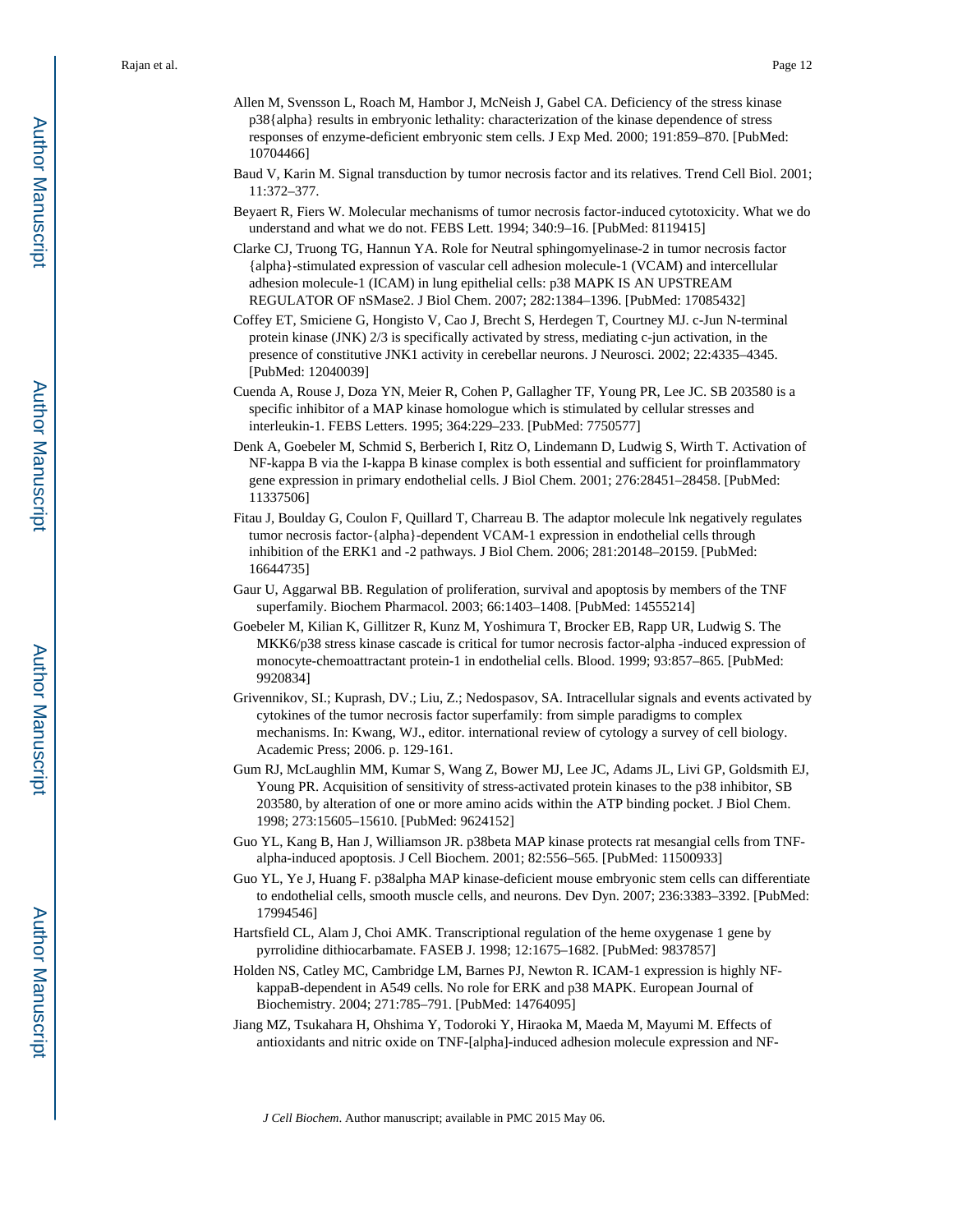[kappa]B activation in human dermal microvascular endothelial cells. Life Sciences. 2004; 75:1159–1170. [PubMed: 15219804]

- Ju H, Behm DJ, Nerurkar S, Eybye ME, Haimbach RE, Olzinski AR, Douglas SA, Willette RN. p38 MAPK inhibitors ameliorate target organ damage in hypertension: Part 1. p38 MAPK-dependent endothelial dysfunction and hypertension. J Pharmacol Exp Ther. 2003; 307:932–938. [PubMed: 14561851]
- Kang YJ, Seit-Nebi A, Davis RJ, Han J. Multiple activation mechanisms of p38{alpha} mitogenactivated protein kinase. J Biol Chem. 2006; 281:26225–26234. [PubMed: 16849316]
- Karin M. Inflammation-activated protein kinases as targets for drug development. Proc Am Thorac Soc. 2005; 2:386–390. [PubMed: 16267367]
- Kuldo JM, Westra J, Asgeirsdottir SA, Kok RJ, Oosterhuis K, Rots MG, Schouten JP, Limburg PC, Molema G. Differential effects of NF-{kappa}B and p38 MAPK inhibitors and combinations thereof on TNF-{alpha}- and IL-1{beta}-induced proinflammatory status of endothelial cells in vitro. Am J Physiol Cell Physiol. 2005; 289:C1229–C1239. [PubMed: 15972838]
- Laferriere J, Houle F, Taher MM, Valerie K, Huot J. Transendothelial migration of colon carcinoma cells requires expression of e-selectin by endothelial cells and activation of stress-activated protein kinase-2 (SAPK2/p38) in the tumor cells. J Biol Chem. 2001; 276:33762–33772. [PubMed: 11448946]
- Lali FV, Hunt AE, Turner SJ, Foxwell BMJ. The pyridinyl imidazole inhibitor SB203580 blocks phosphoinositide-dependent protein kinase activity, protein kinase B phosphorylation, and retinoblastoma hyperphosphorylation in interleukin-2-stimulated T cells independently of p38 mitogen-activated protein kinase. J Biol Chem. 2000; 275:7395–7402. [PubMed: 10702313]
- Lee DH, Goldberg AL. Proteasome inhibitors: valuable new tools for cell biologists. Trend Cell Biol. 1998; 8:397–403.
- Lee JC, Kumar S, Griswold DE, Underwood DC, Votta BJ, Adams JL. Inhibition of p38 MAP kinase as a therapeutic strategy. Immunopharmacology. 2000; 47:185–201. [PubMed: 10878289]
- Lee JC, Laydon JT, McDonnell PC, Gallagher TF, Kumar S, Green D, McNulty D, Blumenthal MJ, Keys JR, Land vatter SW, Strickler JE, McLaughlin MM, Siemens IR, Fisher SM, Livi GP, White JR, Adams JL, Young PR. A protein kinase involved in the regulation of inflammatory cytokine biosynthesis. Nature. 1994; 372:739–746. [PubMed: 7997261]
- Lin SJ, Shyue SK, Hung YY, Chen YH, Ku HH, Chen JW, Tam KB, Chen YL. Superoxide dismutase inhibits the expression of vascular cell adhesion molecule-1 and intracellular cell adhesion molecule-1 induced by tumor necrosis factor-{alpha} in human endothelial cells through the JNK/p38 pathways. Arterioscler Thromb Vasc Biol. 2005; 25:334–340. [PubMed: 15576639]
- May MJ, Ghosh S. Signal transduction through NF-[kappa]B. Immunol Today. 1998; 19:80–88. [PubMed: 9509763]
- McCloskey KE, Smith DA, Jo H, Nerem RM. Embryonic stem cell-derived endothelial cells may lack complete functional maturation in vitro. J Vas Res. 2006; 43:411–421.
- Mechtcheriakova D, Schabbauer G, Lucerna M, Clauss M, De Martin R, Binder BR, Hofer E. Specificity, diversity, and convergence in VEGF and TNF-{alpha} signaling events leading to tissue factor up-regulation via EGR-1 in endothelial cells. FASEB J. 2001; 15:230–242. [PubMed: 11149911]
- Milstone DS, O'Donnell PE, Stavrakis G, Mortensen RM, Davis VM. E-selectin expression and stimulation by inflammatory mediators are developmentally regulated during embryogenesis. Lab Invest. 2000; 80:943–954. [PubMed: 10879744]
- Ono K, Han J. The p38 signal transduction pathway: activation and function. Cell Signal. 2000; 12:1– 13. [PubMed: 10676842]
- Pfaffl MW. A new mathematical model for relative quantification in real-time RT-PCR. Nucl Acids Res. 2001; 29:e45. [PubMed: 11328886]
- Pietersma A, Tilly BC, Gaestel M, de Jong N, Lee JC, Koster JF, Sluiter W. P38 mitogen activated protein kinase regulates endothelial VCAM-1 expression at the post-transcriptional level. Biochem Biophys Res Comm. 1997; 230:44–48. [PubMed: 9020057]
- Read MA, Whitley MZ, Gupta S, Pierce JW, Best J, Davis RJ, Collins T. Tumor necrosis factor alphainduced E-selectin expression is activated by the nuclear factor-kappaB and c-JUN N-terminal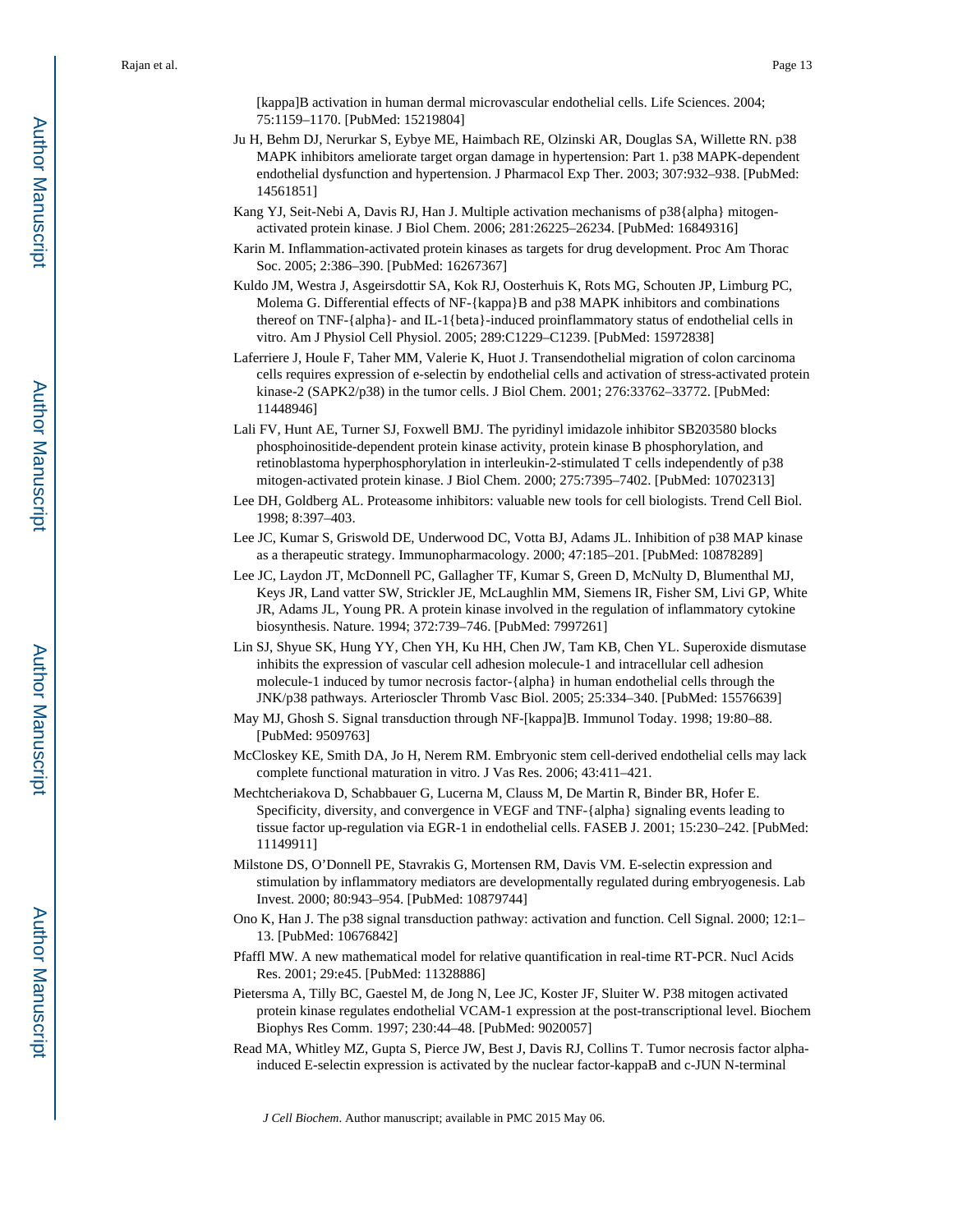kinase/p38 mitogen-activated protein kinase pathways. J Biol Chem. 1997; 272:2753–2761. [PubMed: 9006914]

- Davies SP, Reddy H, Caivano M, Cohen P. Specificity and mechanism of action of some commonly used protein kinase inhibitors. Biochem J. 2000; 351:95–105. [PubMed: 10998351]
- Vailhe B, Vittet D, Feige JJ. In vitro models of vasculogenesis and angiogenesis. Lab Invest. 2001; 81:439–452. [PubMed: 11304563]
- Viemann D, Goebeler M, Schmid S, Klimmek K, Sorg C, Ludwig S, Roth J. Transcriptional profiling of IKK2/NF-{kappa}B– and p38 MAP kinasedependent gene expression in TNF-{alpha}– stimulated primary human endothelial cells. Blood. 2004; 103:3365–3373. [PubMed: 14715628]

Westra J, Kuldo JM, van Rijswijk MH, Molema G, Limburg PC. Chemokine production and Eselectin expression in activated endothelial cells are inhibited by p38 MAPK (mitogen activated protein kinase) inhibitor RWJ 67657. Int Immunopharmacol. 2005; 5:1259–1269. [PubMed: 15914330]

- Woo CH, Lim JH, Kim JH. VCAM-1 upregulation via PKC{delta}-p38 kinase-linked cascade mediates the TNF-{alpha}-induced leukocyte adhesion and emigration in the lung airway epithelium. Am J Physiol Lung Cell Mol Physiol. 2005; 288:L307–L316. [PubMed: 15489375]
- Wu WT, Chi KH, Ho FM, Tsao WC, Lin WW. Proteasome inhibitors up-regulate haem oxygenase-1 gene expression: requirement of p38 MAPK (mitogen-activated protein kinase) activation but not of NF-kappaB (nuclear factor kappaB) inhibition. Biochem J. 2004; 379:587–593. [PubMed: 14731112]
- Yamashita J, Itoh H, Hirashima M, Ogawa M, Nishikawa S, Yurugi T, Naito M, Nakao K, Nishikawa S. Flk1-positive cells derived from embryonic stem cells serve as vascular progenitors. Nature. 2000; 408:92–96. [PubMed: 11081514]
- Yang BH, Cao DJ, Colman RW, Guo Y-L. Different roles of ERK and p38 MAP kinases during tube formation from endothelial cells cultured in 3-dimensional collagen matrices. J Cell Physiol. 2004; 2004:360–369. [PubMed: 15254963]
- Zhang J, Shen B, Lin A. Novel strategies for inhibition of the p38 MAPK pathway. Trend Pharmacol Sci. 2007; 28:286–295.
- Zhou Z, Connell MC, MacEwan DJ. TNFR1-induced NF-[kappa]B, but not ERK, p38MAPK or JNK activation, mediates TNF-induced ICAM-1 and VCAM-1 expression on endothelial cells. Cell Signal. 2007; 19:1238–1248. [PubMed: 17292586]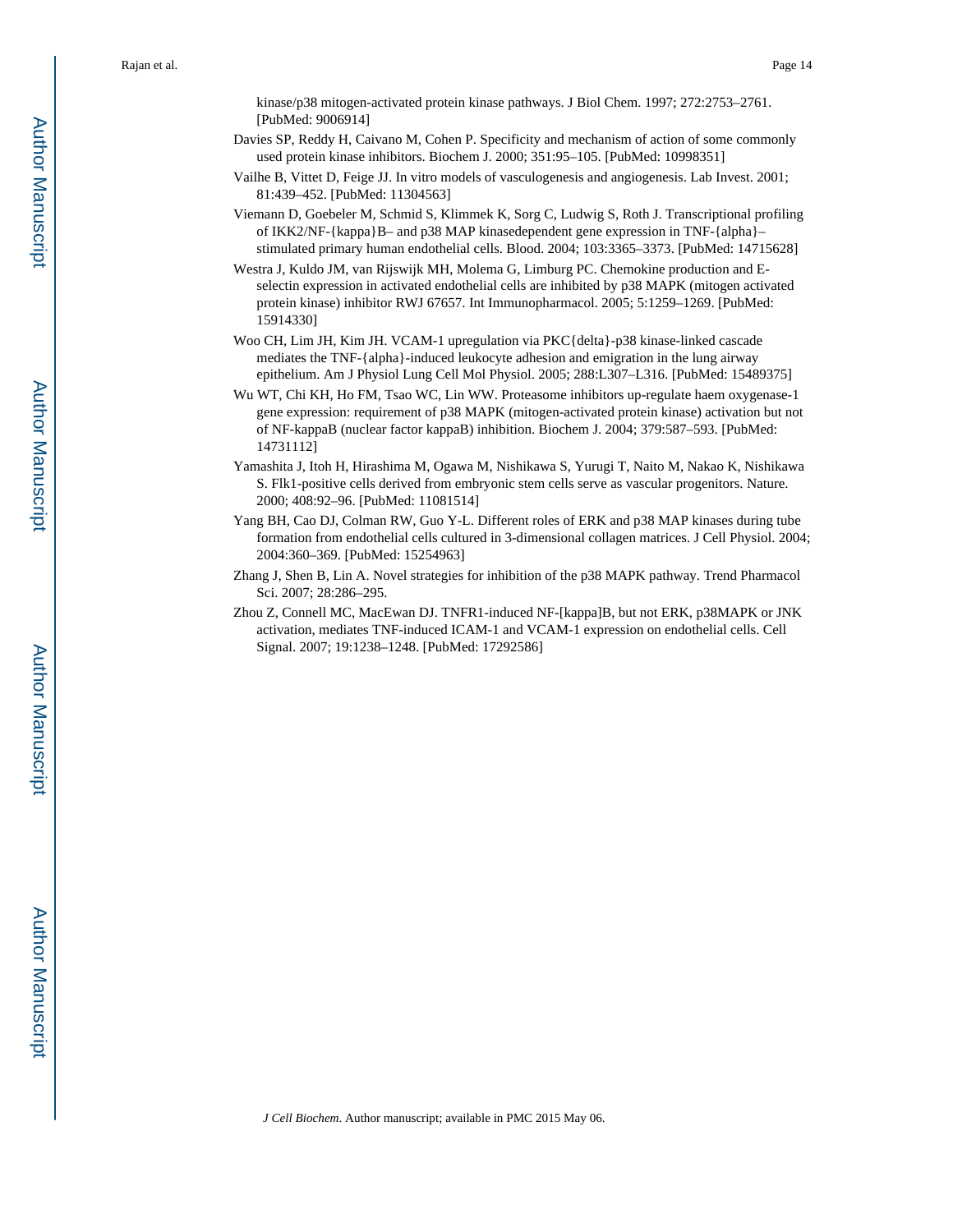

#### **Fig. 1. Activation of p38 and NF-**κ**B by TNF-**α **(A) and the effects of inhibitors (B)**

**(A)**, HUVECs were stimulated with TNF-α for the time indicated. p38 activation was detected by Western-blot using anti-phospho-p38 antibodies that recognize both phosphop38α/β (pp38) and by pHSP27. NF-κB activation was indicated by the degradation of I-κB. β-actin was used as a control for protein loading. **(B)**, Con, cells without TNF treatment; TNF, cells treated with TNF for 15 min; TNF+SB, cells pretreated with SB (10 μM) for 60 min followed by TNF for 15 min; TNF+PDTC, cells pretreated with PDTC (100 μM) for 60 min followed by TNF for 15 min; SB and PDTC, cells treated with SB or PDTC alone, respectively. p38 and NF-κB activation and protein loading were analyzed by the same methods as described in **(A)**. The results are representative of similar experiments repeated three times. The molecular weight markers are indicated on the left side of the blots.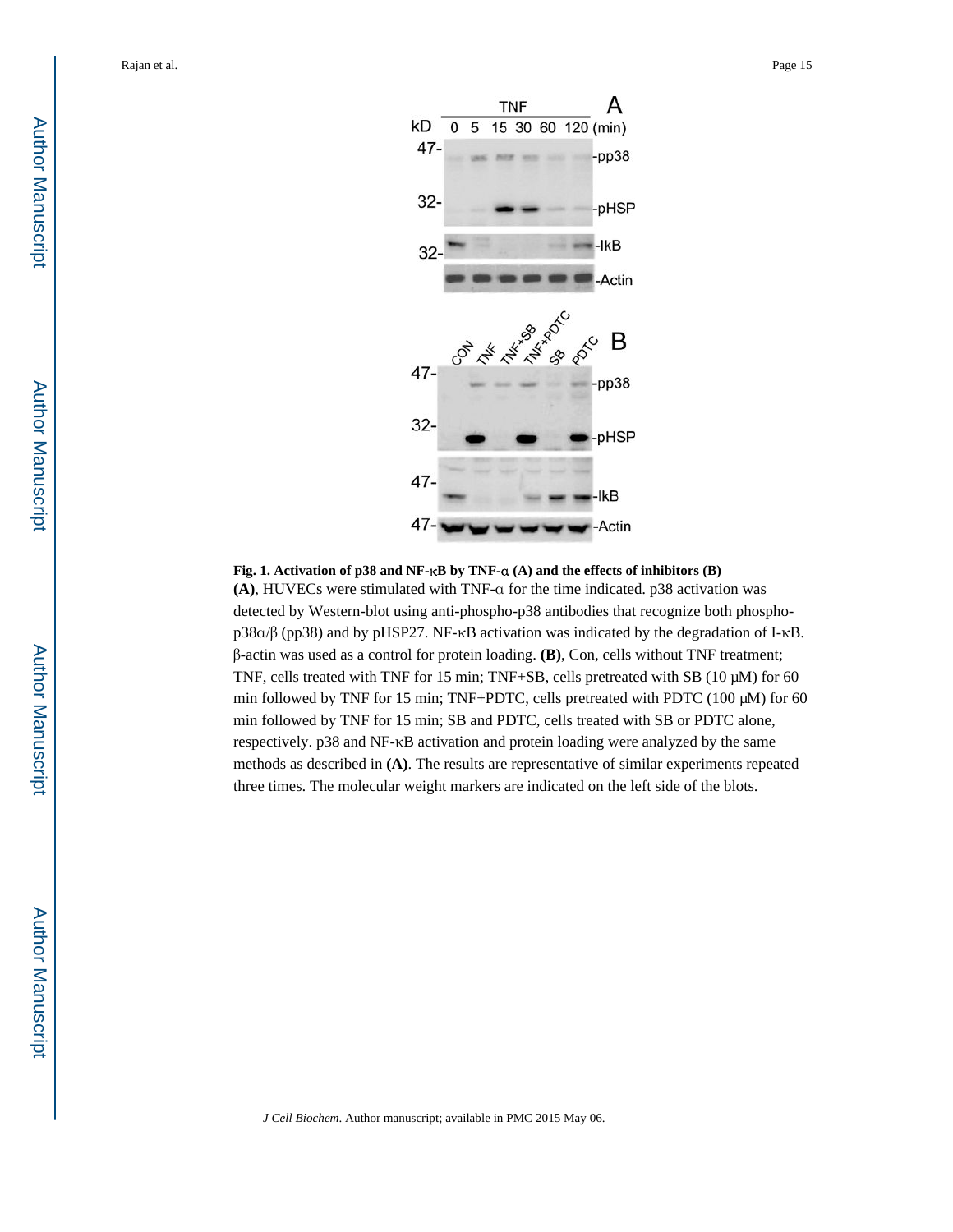

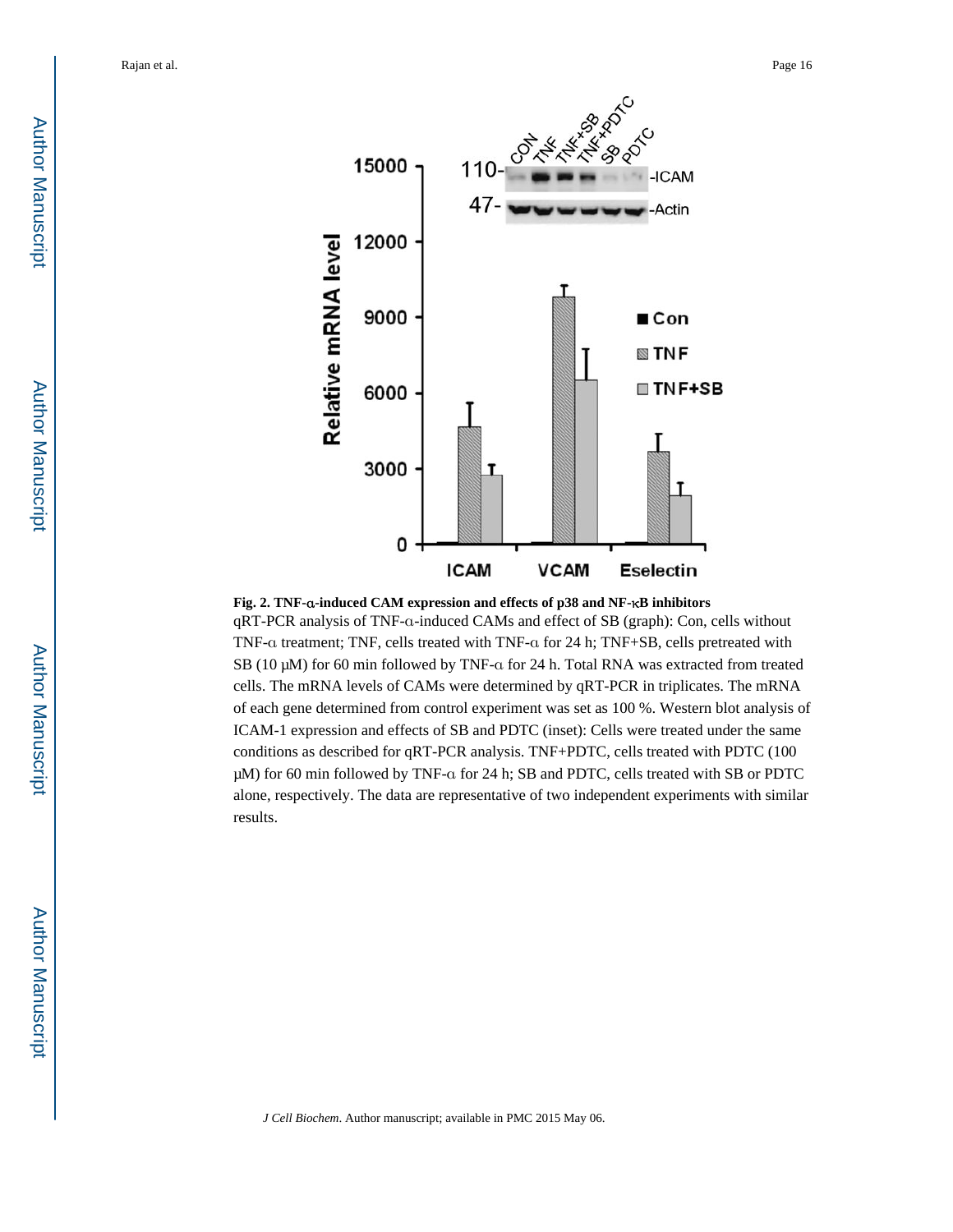

#### **Fig. 3. Effects of SB at different concentrations on TNF-**α**-induced p38 activation and CAM expression**

**(A)**, Inhibition of p38 activation by SB. Cells were treated with SB at different concentrations as indicated for 60 min followed by TNF-α for 15 min. p38 activation was determined by the levels of pHSP27 (pHSP) and pp38. The p38 protein as a loading control was detected with anti-p38 antibodies. **(B)**, SB at the concentrations that inhibits p38 does not affect TNF-α induced ICAM-1 expression. Cells were treated with SB (0.5 and 1 μM) for 60 min followed by TNF-α for 20 h. –TNF represents cells without TNF treatment. ICAM-1 was detected by Western-blot with its antibodies. β-actin was used as a control for protein loading. **(C)**, Effect of different concentrations of SB on TNF-α-induced CAMs. Cells were treated with TNF- $\alpha$  for 5 h in absence (0  $\mu$ M) or presence of SB (0.5  $\mu$ M, 1  $\mu$ M or 10  $\mu$ M). The mRNA levels of CAMs were determined by qRT-PCR. The mRNA level of each gene determined from control (SB 0) experiment was taken as 100%. Results are mean ± SD of three independent experiments. **(D)**, Effect of SB on different concentrations of TNF-α induced CAM expression. Cells were treated with 10 ng/ml or 50 ng/ml TNF-α in the absence (CON) or in the presence of 1 μM of SB for 5 h. The mRNA levels of CAMs were determined by qRT-PCR. The mRNA of each gene determined from control experiment was set as 100%. Results represent mean of duplicate assays. **(E)**, Effect of SB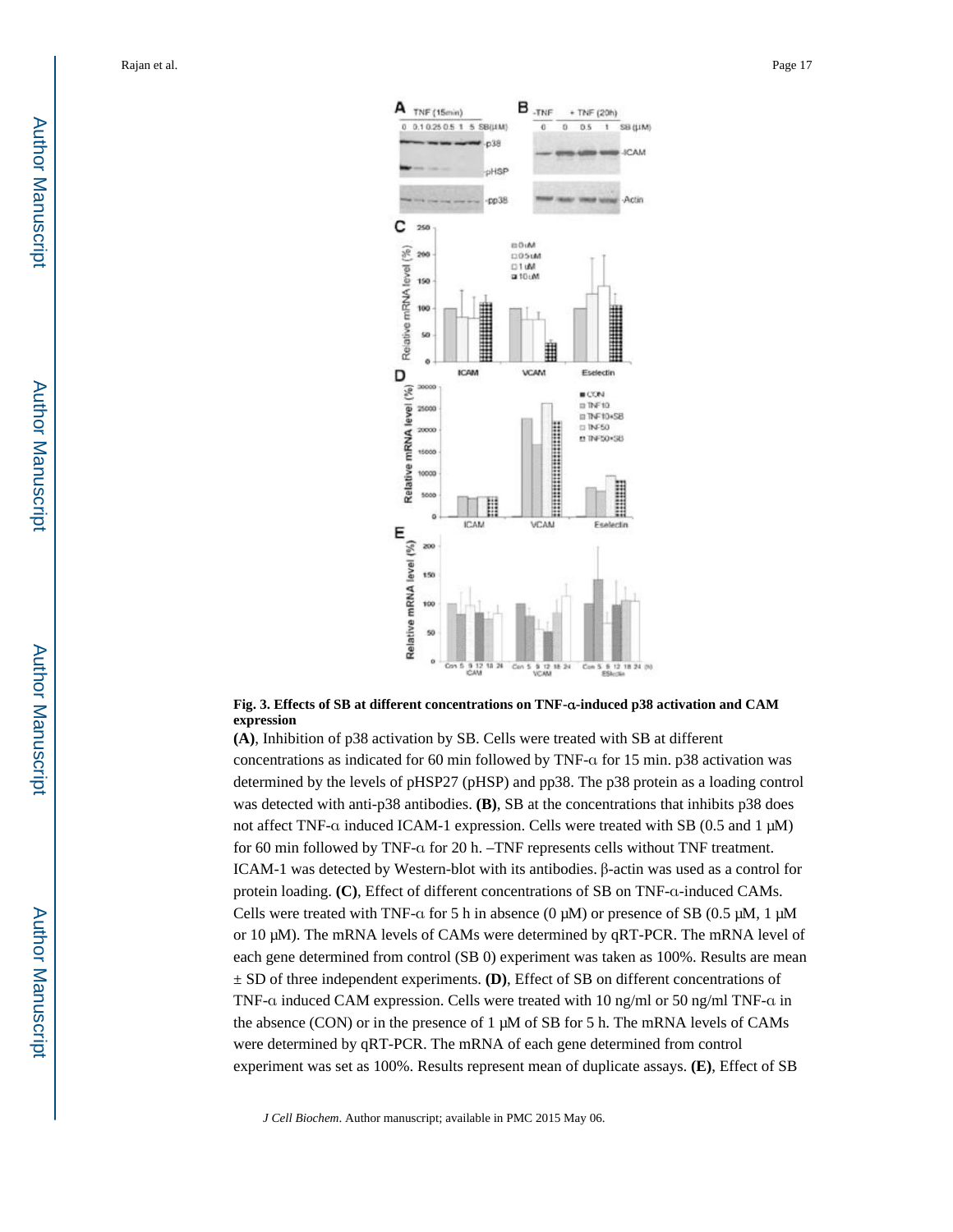on TNF-α-induced expression of CAMs at different incubation times. Cells were treated with 10 ng/ml TNF-α in the absence (Con) or in the presence of 1 μM SB as indicated for different times. The mRNA levels of CAMs were determined by qRT-PCR. The mRNA of each gene determined from control experiments was set as 100 %. Results are mean ± SD of three independent experiments.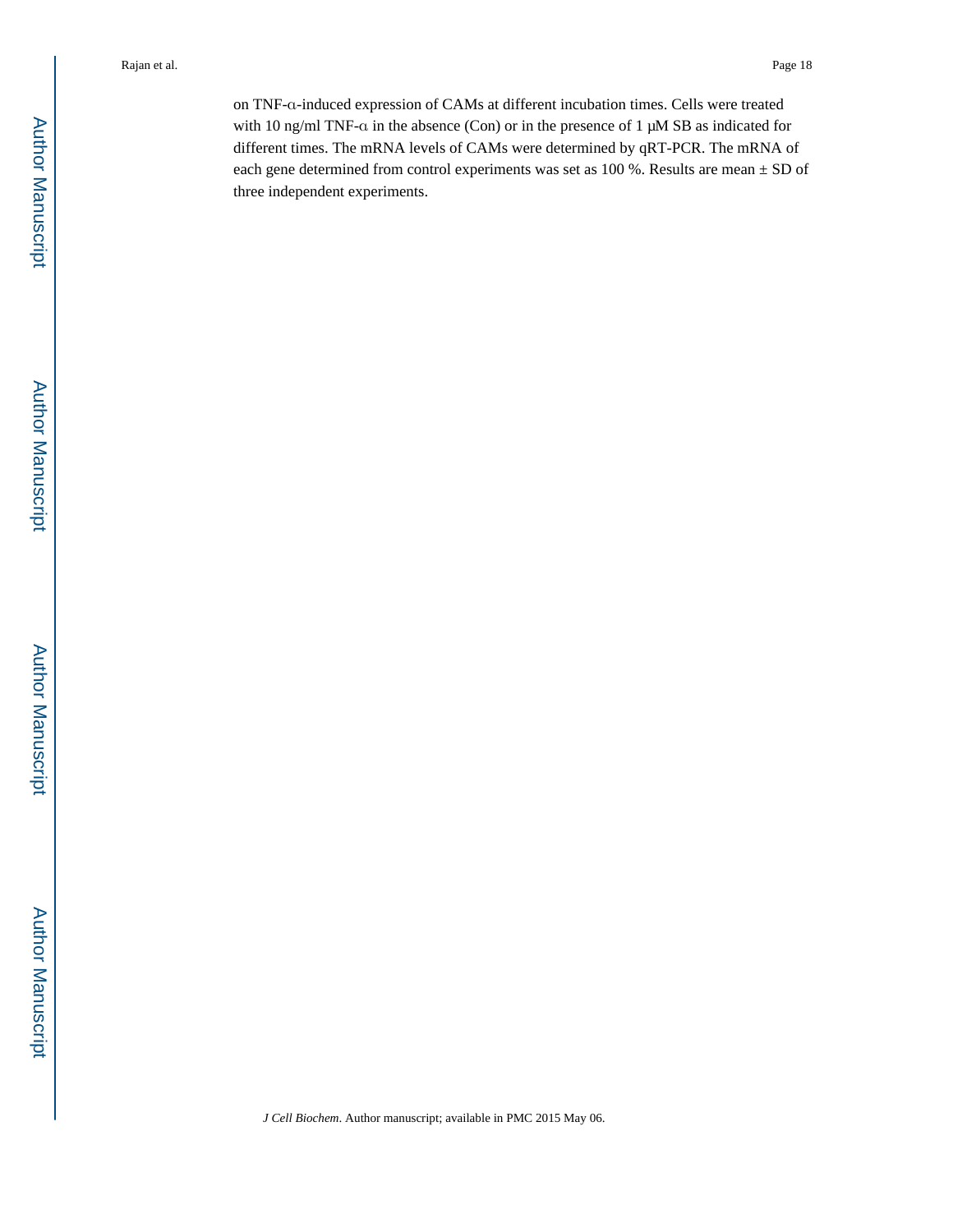

**Fig. 4. siRNA down-regulation of p38**α **and p38**β **did not affect TNF-**α**-induced CAMs (A)**, Cells were treated with siRNA p38α (Siα), siRNA p38β (Siβ) or control siRNA (Con). The efficiency of p38 knockdown was analyzed at the protein level in the absence of TNF-α (-TNF) or at the activity level in the presence of TNF-α (+TNF) with the antibodies as indicated. Actin was used as a loading control. The experiment was repeated at least three times with similar results. **(B)**, Cells were treated with siRNAs as described in (A) followed by incubation with (+TNF) or without (−TNF) TNF-α for 24 h. The expression of ICAM-1 and p38α was determined by Western-blot. The data are representative of the experiments performed three times with similar results. **(C)**, Cells were treated with siRNA as described in (A) followed by incubation with TNF-α for 5 h. The mRNA of each gene determined from control siRNA (Con) experiment was taken as  $100\%$ . Results are mean  $\pm$  SD of three independent experiments.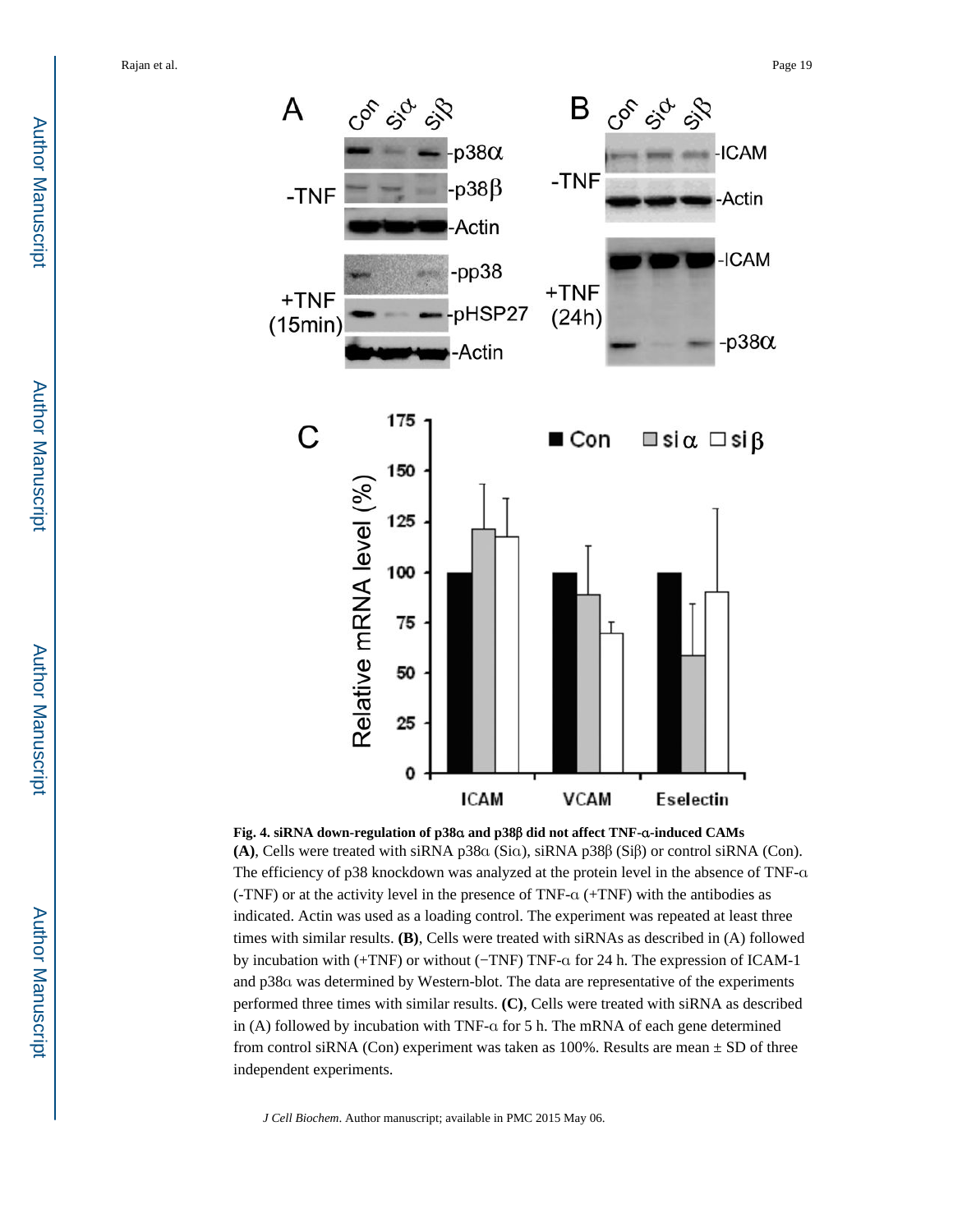

#### **Fig. 5. Characterization of ESC-differentiated cells**

**(A)**, Undifferentiated p38α+/+ESCs. **(B)**, The monolayers of differentiated p38α+/+ cells and p38α−/− cells have similar morphology (only p38α+/+ cells are shown). **(C, D)**, Identification of ECs by immunostaining of PECAM-1 in differentiated p38α+/+ and p38α −/− cells. **(E)**, Undifferentiated p38α+/+ and p38α−/− ESCs grow in aggregates on matrigel (only p38α+/+ ESCs are shown). **(F, G, H)**, Differentiated p38α+/+ and p38α−/− cells form network structures on matrigel after 24 h incubation, similar to HUVECs that were used as a positive control. The cells were examined and photographed with either a CKx31SF Olympus phase contrast microscope (100×, A, B, E–H) or with a LSM 510 confocal microscope (400×, C, D).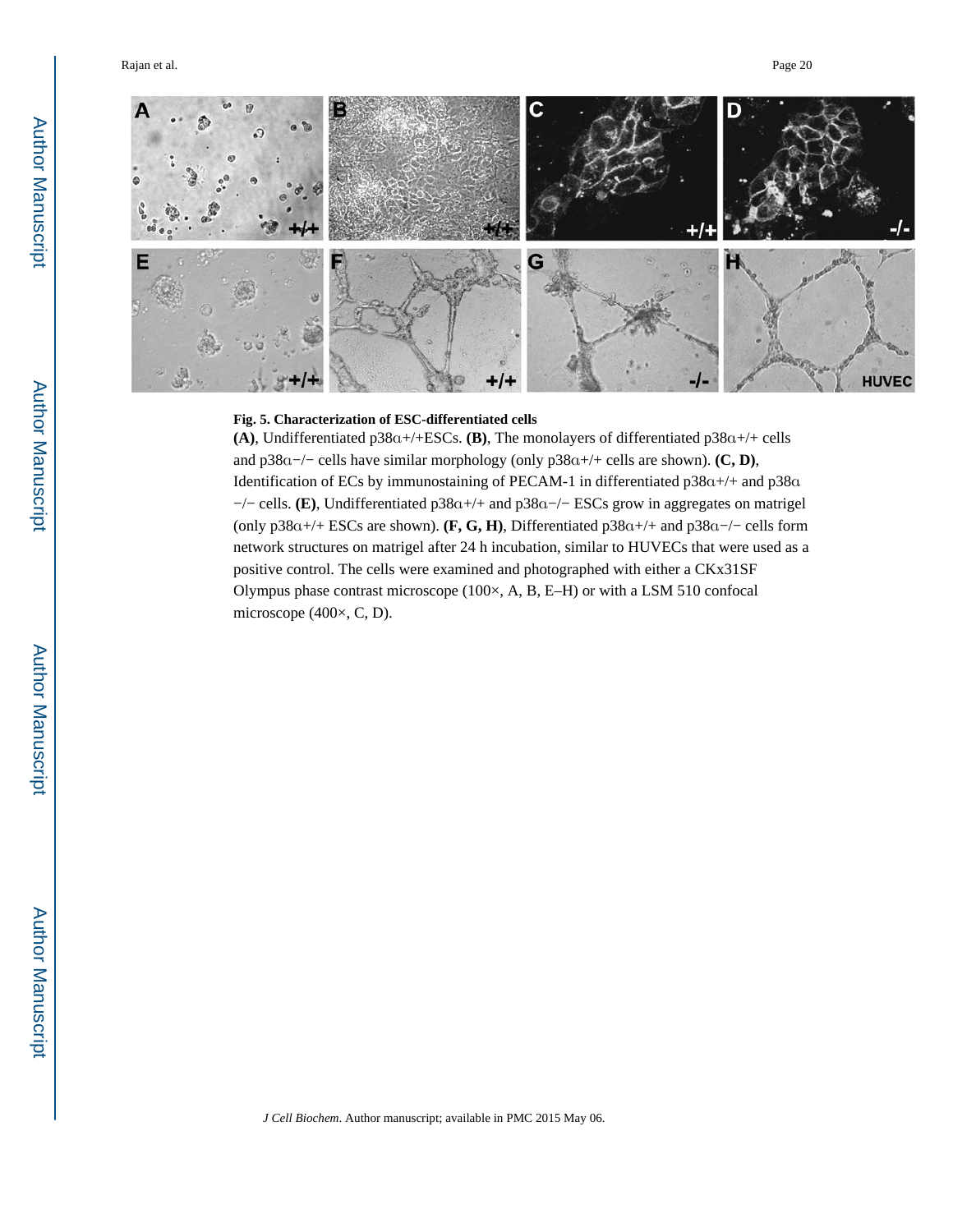

#### **Fig. 6. TNF-**α**-induced CAM expression in ESC-differentiated p38**α**+/+ and p38**α**−/− cells and effects of SB**

**(A)**, ESC-differentiated p38α+/+ and p38α−/− cells were treated with (TNF) or without (CON) 20 ng/ml mouse TNF-α for 24 h. **(B)**, ESC-differentiated p38α+/+ cells were treated with (TNF) or without (CON) 20 ng/ml mouse TNF-α for 24 h. To test the effect of SB, cells were treated with SB (1 μM) for 60 min followed by TNF-α (TNF+SB) for 24 h. The mRNA of each gene determined from control siRNA (CON) experiments was taken as 100%. Results are mean  $\pm$  SD of four independent experiments.